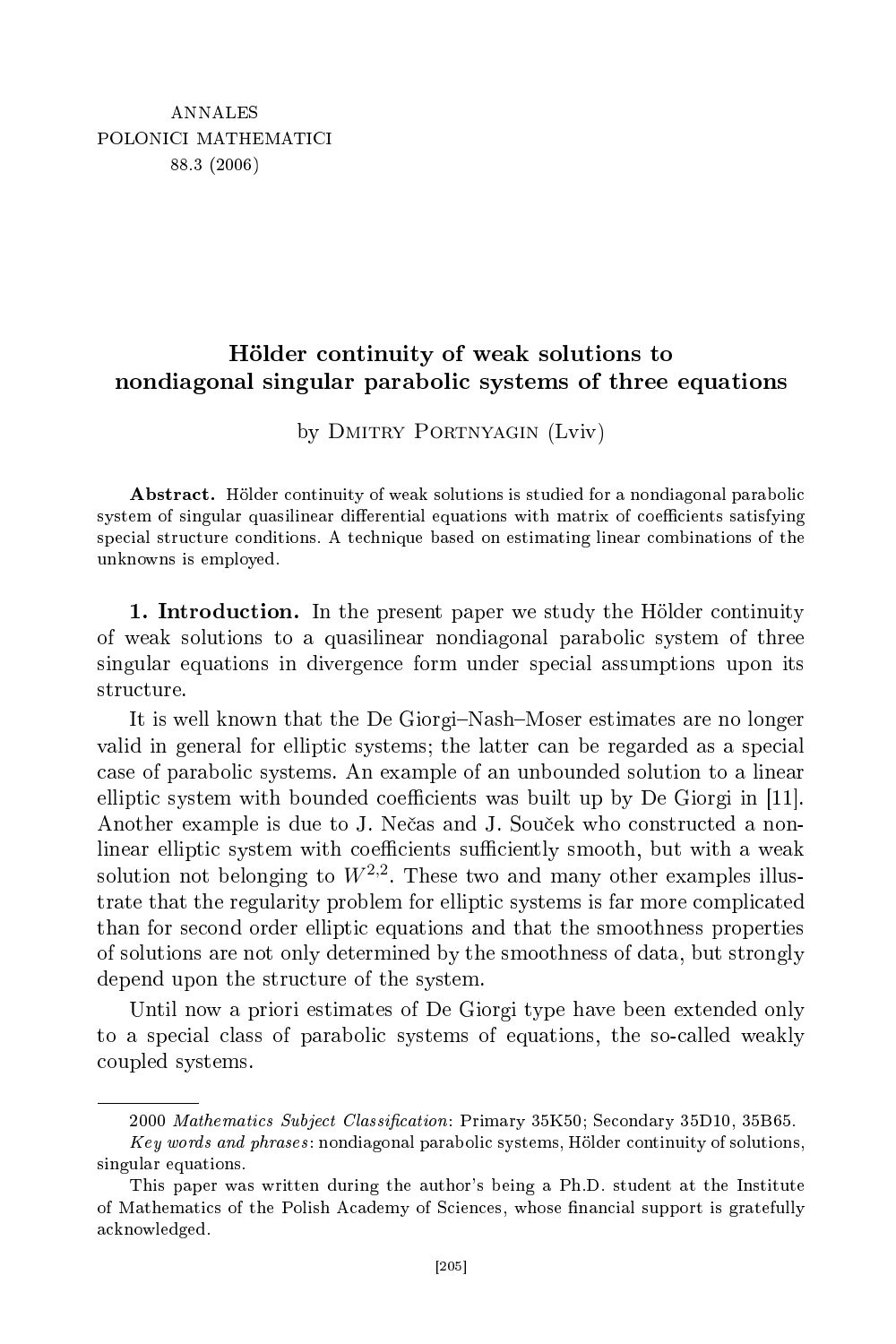There exists yet another approa
h to establishing a priori estimates for a parabolic system of second order differential equations. This approach is used in the book by Ladyzhenskaya, Solonnikov and Ural'tseva  $[13]$ , in the book by DiBenedetto [5] and in the papers [18] and [16]. It concerns not ea
h omponent separately, but the sum of the squares of the omponents of a solution. This applies to diagonal systems whi
h on freezing the leading coefficients and discarding the right-hand sides and lower order terms reduce to just one single equation rewritten several times in turn for all the unknown functions; see also [8], [10], [9], [6], [3, p. 27], [2, pp. 32–33] and [1].

The technique we are utilizing has been employed earlier in [14] for semilinear systems (see also [7],  $[15]$  and  $[12]$ ), and consists in switching to new functions, for each of which the estimate is established in a conventional way, whence the final conclusion about each component of the vector function solution follows. This te
hnique allows for extension to nondiagonal systems with nonlinearities in the spatial derivatives also.

The main idea of our approach is as follows: instead of trying to establish estimates for each component of a solution  $(u, v, w)$  we introduce some linear ombinations of the omponents of the solution:

(1.1) 
$$
H_1 = \alpha_1 u + \beta_1 v + w,
$$

$$
H_2 = \alpha_2 u + \beta_2 v + w,
$$

$$
H_3 = \alpha_3 u + \beta_3 v + w,
$$

or more generally some functions  $H$  of  $t, x, u, v, w$ , for each of which the estimates hold and from whose estimates we shall be able to derive estimates for the components of  $(u, v, w)$ .

In the present paper, restricting ourselves to systems of second order equations in divergence form with a special structure, we demonstrate Hölder continuity of solutions to a quasilinear singular parabolic system of three equations in which coupling occurs in the leading derivatives and whose leading coefficients depend on x, u, v, w and  $u_x$ ,  $v_x$ ,  $w_x$ .

2. Basic notations and hypotheses. We shall be concerned with a system of three equations of the form

(2.1) 
$$
\begin{cases} u_t - \frac{\partial}{\partial x_i} (A_i^{(1)}(x, u, v, w, u_x, v_x, w_x)) = B^{(1)}(x, u, v, w, u_x, v_x, w_x), \\ v_t - \frac{\partial}{\partial x_i} (A_i^{(2)}(x, u, v, w, u_x, v_x, w_x)) = B^{(2)}(x, u, v, w, u_x, v_x, w_x), \\ w_t - \frac{\partial}{\partial x_i} (A_i^{(3)}(x, u, v, w, u_x, v_x, w_x)) = B^{(3)}(x, u, v, w, u_x, v_x, w_x), \end{cases}
$$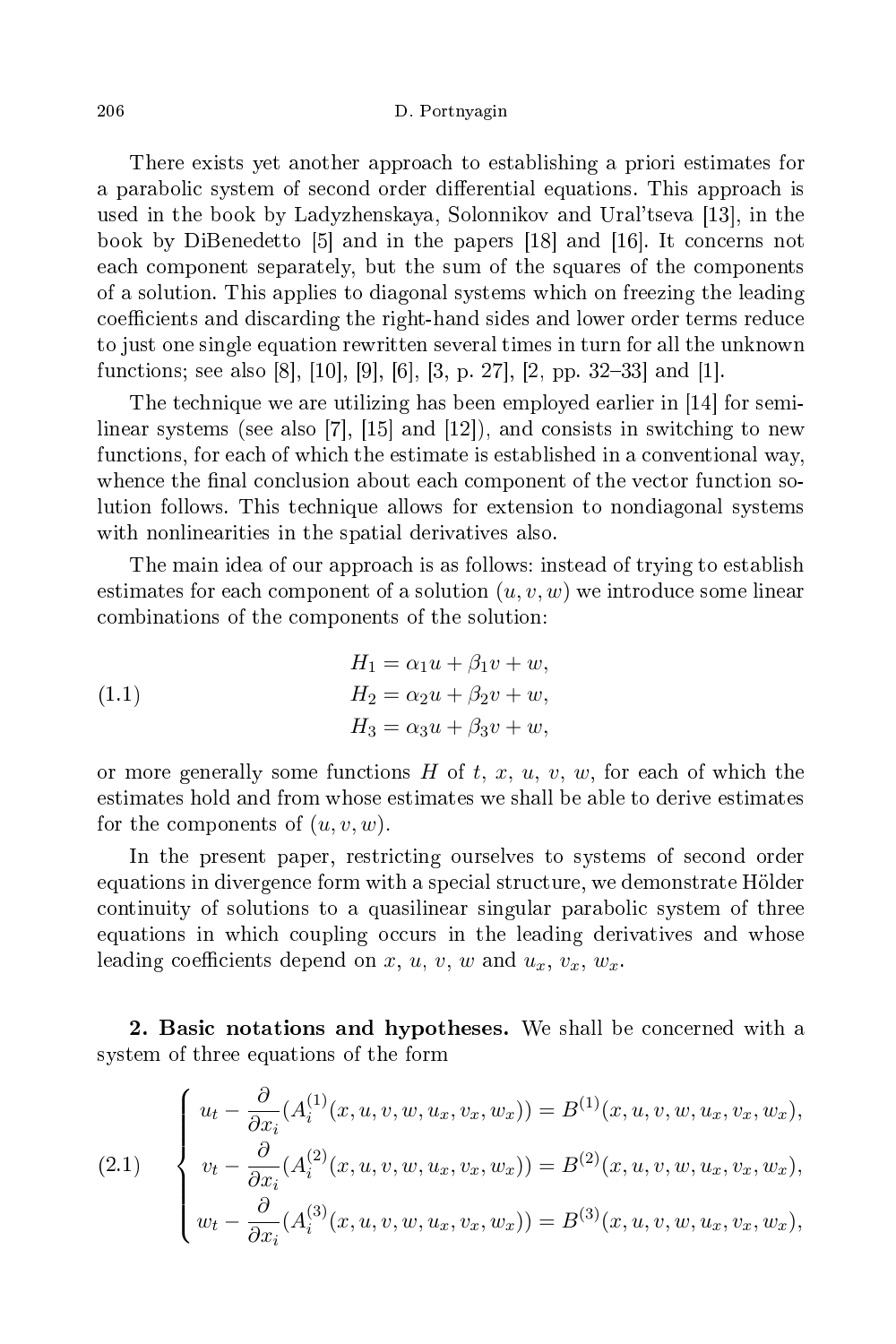for  $x \in Q = (0,T] \times \Omega$ . Boundary conditions of the Dirichlet type are  $_{\rm assumed:}$ 

(2.2) 
$$
\begin{cases} (u - g_1, v - g_2, w - g_3)(x, t) \in W_0^{1, p}(\Omega) & \text{a.e. } t \in (0, T), \\ (u, v, w)(x, 0) = (u_0, v_0, w_0)(x). \end{cases}
$$

Solutions to system  $(2.1)$  with Dirichlet data  $(2.2)$  are defined as follows.

DEFINITION 2.1. A measurable bounded vector function  $(u^1, u^2, u^3) =$  $(u, v, w)$  is called a *weak solution* of problem  $(2.1)$ – $(2.2)$  if

$$
u^j \in C(0,T;L^2(\Omega)) \cap L^p(0,T;W^{1,p}(\Omega)) \cap L^\infty(Q)
$$

and for all  $t \in (0, T]$ ,

$$
\int_{\Omega} u^{j} \varphi_{j}(x, t) dx + \int_{\Omega \times (0, t]} \{-u^{j} \varphi_{j}{}_{t} + A_{i}^{(j)} \varphi_{j}{}_{x_{i}}\} dx d\tau\n\n= \int_{\Omega} u_{0}^{j} \varphi_{j}(x, 0) dx + \int_{\Omega \times (0, t]} B^{j} \varphi_{j} dx d\tau
$$

for all bounded test functions

$$
\varphi \in W^{1,2}(0,T;L^2(\Omega)) \cap L^p(0,T;W_0^{1,p}(\Omega)), \quad \varphi \ge 0.
$$

The boundary condition in  $(2.2)$  is meant in the weak sense.

Let us also define the boundary norms that will come in useful in further considerations.

DEFINITION 2.2. Let  $\Omega$  be a domain in  $\mathbb{R}^n$  (here  $n$  is any natural number) and  $\partial\Omega$  a portion of its boundary; let  $W(\Omega)$  be any Sobolev space. For a function u defined on  $\partial\Omega$  we set

$$
||u||_{W(\partial\Omega)}=\inf_{\psi}||\psi||_{W(\Omega)},
$$

where the infimum is taken over all functions  $\psi \in W(\Omega)$  such that  $\psi(x) =$  $u(x)$  a.e. on  $\partial\Omega$ . We denote by  $W(\partial\Omega)$  the function space for which the aforementioned norm is finite.

Let us describe the notions, quantities and functions that will appear in this paper.

Here and onward we adopt the following notations:  $Q = (0, T] \times \Omega$ ;  $S = \partial \Omega \times (0,T], \partial Q \equiv \{ \Omega \times \{0\} \} \cup \{ \partial \Omega \times (0,T] \}; \Omega$  is a bounded domain in  $\mathbb{R}^n$  with piecewise smooth boundary;  $x \in \Omega$ ;  $T > 0$ ;  $t \in (0, T]$ ;  $1 < p < 2$ ;  $p \leq n$ ;  $i = 1, \ldots, n$ ;  $j = 1, 2, 3$  and summation convention over repeated indices is assumed;  $u, v, w \in C(0, T; L^2(\Omega)) \cap L^p(0, T; W^{1,p}(\Omega))$ ;  $W_0^{1,p}$  $\binom{1,p}{0}$ is the space of functions in  $W^{1,p}(\Omega)$  vanishing on  $\partial\Omega$  in the sense of traces for a.e.  $t \in (0,T]$ . Throughout the paper, for brevity,  $|s|$  and  $|s_i|$  denote the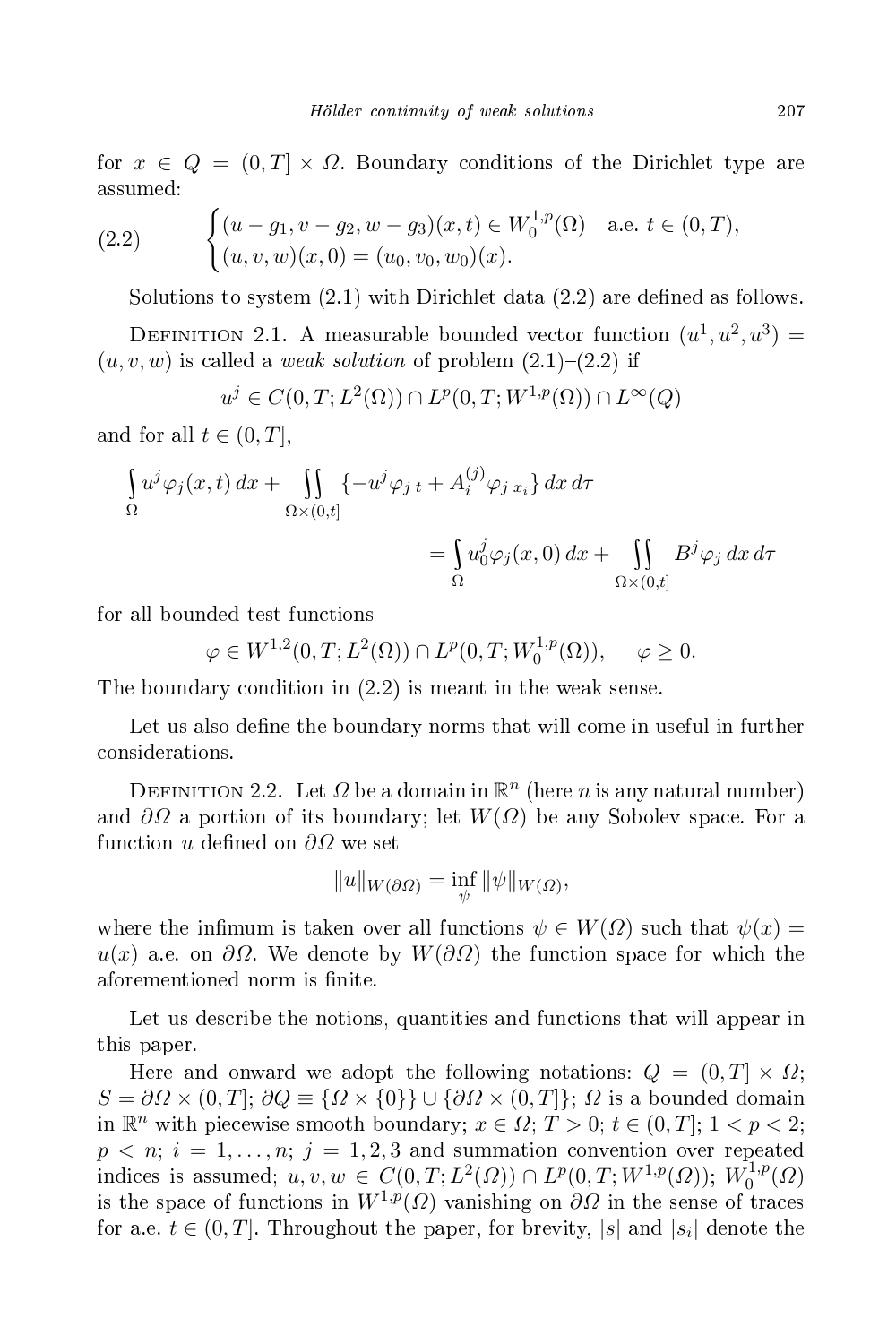distance in  $3n$ -dimensional and  $n$ -dimensional Euclidean spaces respectively, i.e.

$$
|s| = \left(\sum_{j=1}^{3} \sum_{i=1}^{n} (s_i^j)^2\right)^{1/2}, \quad |s_i| = \left(\sum_{i=1}^{n} (s_i^j)^2\right)^{1/2},
$$

where  $s_i^j$  $i$  stands for a 3*n*-component vector.

By parabolicity of system  $(2.1)$  it is meant that the part without time derivatives is elliptic. The notion of ellipticity of a system of differential equations is understood in the following sense (see [4]): there are  $\lambda > 0$  and  $0 \, <\, F \, =\, F(x)\, \in\, L^{p/(p-1)}(Q)$  such that for all  $s_i^j \, \in\, \mathbb{R}^{3n},\; r_{(j)} \, \in\, \mathbb{R}^3,$  and  $x \in \mathbb{R}^n$ ,

(2.3) 
$$
A_i^{(j)}(x, r, s) s_i^j \geq \lambda |s|^p - F.
$$

It should be emphasized that we impose neither the Legendre nor the Legendre–Hadamard condition. Both produce an obstacle from the technical point of view in the approach we take, while the ellipticity condition  $(2.3)$ turns out to be the most appropriate for our ends.

Moreover, it is assumed that  $A_i^{(j)}$  $i_i^{(j)}: \Omega \times \mathbb{R}^3 \times \mathbb{R}^{3n} \to \mathbb{R}$  are measurable functions subject to the following growth condition: there exists  $A_2 > 0$  such that for all  $s_i^j \in \mathbb{R}^{3n}$ ,  $r^j \in \mathbb{R}^3$  and  $x \in \mathbb{R}^n$ ,

(2.4) 
$$
|A_i^{(j)}(x,r,s)| \leq A_2|s|^{p-1},
$$

and to the following structure conditions: there exist  $\alpha_j, \beta_j \in \mathbb{R}$  with

$$
\det \begin{vmatrix} \alpha_1 & \alpha_2 & \alpha_3 \\ \beta_1 & \beta_2 & \beta_3 \\ 1 & 1 & 1 \end{vmatrix} \neq 0
$$

such that for all  $s_i^j \in \mathbb{R}^{3n}$ ,  $r^j \in \mathbb{R}^3$ , and  $x \in \mathbb{R}^n$ ,

$$
(2.5a) \quad |\alpha_1 A_i^{(1)}(x,r,s) + \beta_1 A_i^{(2)}(x,r,s) + A_i^{(3)}(x,r,s) - \lambda_1(x,r,s)(\alpha_1 s_i^1 + \beta_1 s_i^2 + s_i^3)| \le \xi_1(x,r,s) + F_1,
$$

$$
(2.5b) \quad |\alpha_2 A_i^{(1)}(x,r,s) + \beta_2 A_i^{(2)}(x,r,s) + A_i^{(3)}(x,r,s) - \lambda_2(x,r,s)(\alpha_2 s_i^1 + \beta_2 s_i^2 + s_i^3)| \le \xi_2(x,r,s) + F_2,
$$

$$
(2.5c) \quad |\alpha_3 A_i^{(1)}(x,r,s) + \beta_3 A_i^{(2)}(x,r,s) + A_i^{(3)}(x,r,s) - \lambda_3(x,r,s)(\alpha_3 s_i^1 + \beta_3 s_i^2 + s_i^3)| \le \xi_3(x,r,s) + F_3;
$$

here  $\lambda_j = \lambda_j(x, r, s) > 0$  and  $\xi_j = \xi_j(x, r, s) > 0$  are some measurable  $\Omega \times \mathbb{R}^3 \times \mathbb{R}^{3n} \to \mathbb{R}$  functions of x, u, v, w, u<sub>x</sub>, v<sub>x</sub>, w<sub>x</sub> on which the following growth conditions are imposed: there exist  $A_1, A_2 > 0$  such that for all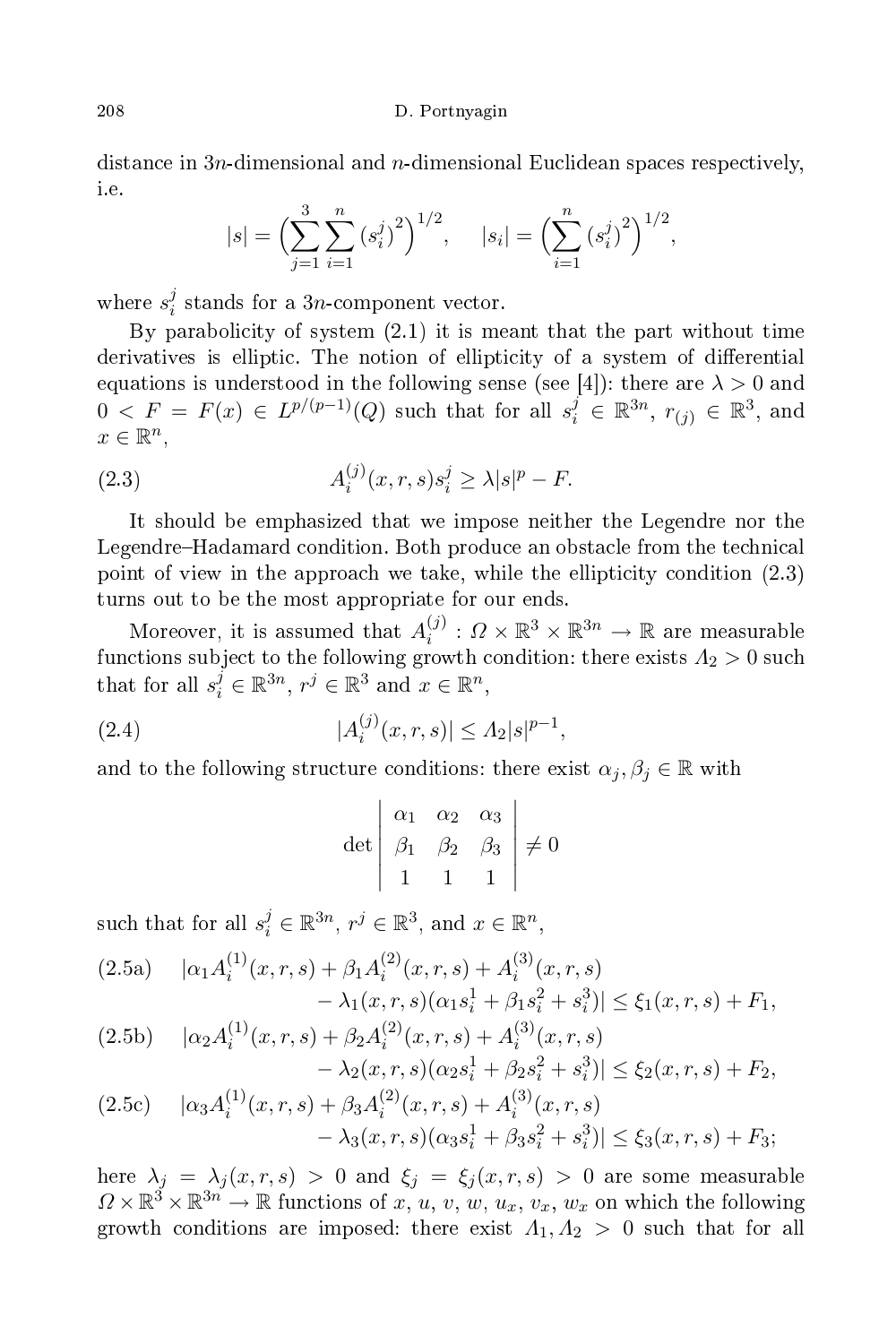$$
s_i^j \in \mathbb{R}^{3n}, r^j \in \mathbb{R}^3 \text{ and } x \in \mathbb{R}^n,
$$
  
(2.6) 
$$
0 < \Lambda_1 |\alpha_j s_i^1 + \beta_j s_i^2 + s_i^3|^{p-2} \le \lambda_j (x, r, s) \le \Lambda_2 |\alpha_j s_i^1 + \beta_j s_i^2 + s_i^3|^{p-2};
$$
  
(2.7) 
$$
\xi_j (x, r, s) \le \xi_0 |s|^{\nu}, \quad 0 < \nu = \frac{p(p-1)(1-\kappa_1)}{(n+p)},
$$

where  $\xi_0$  is a positive number;

(2.8) 
$$
F_j(x,t) \in L^{\sigma}(Q), \quad \sigma = \frac{(p+n)}{(p-1)(1-\kappa_1)}, \quad \kappa_1 \in (0,1),
$$

moreover

$$
\alpha_1, \beta_2 > 1;
$$

- $(\text{2.10})$   $\alpha_2, \alpha_3, \beta_1 \beta_3 < 1;$
- (2.11)  $3 \max[1/p, \Lambda_2] \max[\alpha_1^{-1}, \beta_2^{-1}, \alpha_3, \beta_3] \le \Lambda_1/(2^p p);$

$$
(2.12) \t\t 6\xi_0 \le A_1/(2^{p+1}p).
$$

REMARK 1. It is not difficult to check by direct calculation, taking into account the fact that  $F_j \in L^{(p+n)/((p-1)(1-\kappa_1))}$ , that the structure conditions  $(2.5a)-(2.5c)$  along with  $(2.6)$  and  $(2.12)$  imply the ellipticity condition  $(2.3)$ with  $\lambda = \Lambda_1/(2^{p+1}p)$  and  $F \equiv C_1(|F_1| + |F_2| + |F_3|)^{p/(p-1)} + C_2$ , where  $C_{1,2}$ are numbers depending only on the data.

REMARK 2. When  $\alpha_1, \beta_2 \rightarrow \infty$  and  $\alpha_2, \alpha_3, \beta_1, \beta_3 = 0$  our system turns into a diagonal one with a slight perturbation. Earlier su
h systems (
alled weakly nondiagonal systems) were studied in  $[19], [17], [20]$  for the degenerate

The right-hand sides  $B^j(x,r,s)$  are assumed to be measurable  $\varOmega\times\mathbb{R}^3\times\mathbb{R}^3$  $\mathbb{R}^{3n} \to \mathbb{R}$  functions satisfying: there exist

$$
\varepsilon \in \left(0, \min\left\{\frac{p^2(1-\kappa_1)}{(n+p)}, p-1\right\}\right]
$$

and  $\Lambda_3 > 0$  such that for all  $s_i^j \in \mathbb{R}^{3n}$ ,  $r^j \in \mathbb{R}^3$  and  $x \in \mathbb{R}^n$ ,  $(2.13)$  $\vert j(x,r,s) \vert \leq A_3 \vert s \vert^{\varepsilon}.$ 

In what follows for brevity we use the notations:

$$
\widetilde{u}_0 = \begin{cases}\nu_0(x), & x \in \Omega, t = 0, \\
g_1(x, t), & x \in \partial\Omega, t \in (0, T);\n\end{cases}
$$
\n
$$
\widetilde{v}_0 = \begin{cases}\nv_0(x), & x \in \Omega, t = 0, \\
g_2(x, t), & x \in \partial\Omega, t \in (0, T);\n\end{cases}
$$
\n
$$
\widetilde{w}_0 = \begin{cases}\nw_0(x), & x \in \Omega, t = 0, \\
g_3(x, t), & x \in \partial\Omega, t \in (0, T).\n\end{cases}
$$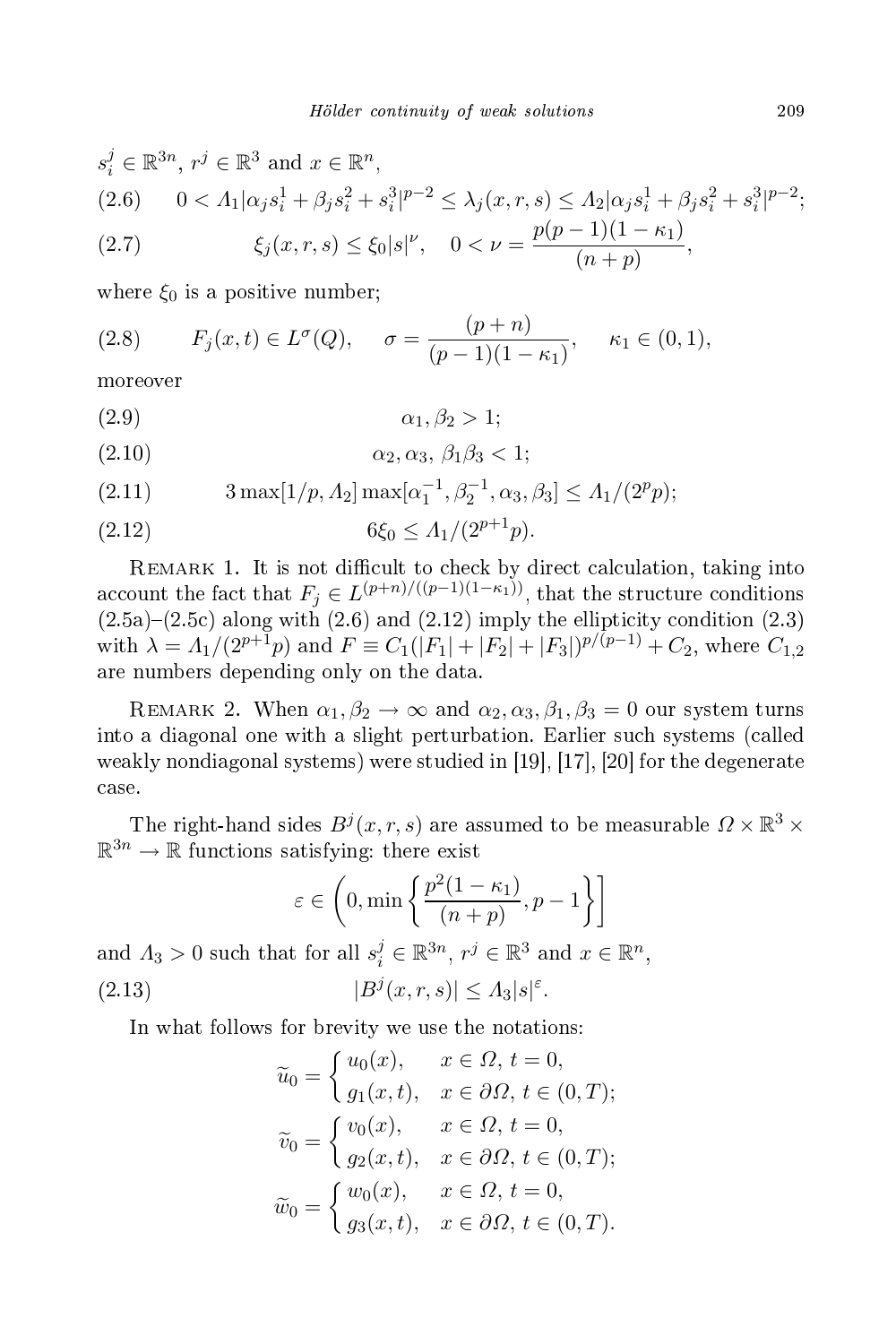Let us introduce in addition the following function space:

DEFINITION 2.3.

$$
\widetilde{W}(Q) = L^{p'}(W^{1,p'}(0,T); \Omega) \cap L^{p}(0,T;W^{1,p}(\Omega)), \quad p' = \frac{p}{p-1};
$$

i.e. a function u belongs to  $\widetilde{W}(Q)$  if the integral

$$
\int_{0}^{T} \int_{\Omega} (|u_t|^{p'} + |\nabla u|^p + |u|^p + |u|^{p'})
$$

is finite.

The functions  $g_j(x,t)$ ,  $(u_0, v_0, w_0)(x)$  in boundary data (2.2) are assumed to satisfy

$$
\widetilde{u}_0 \in \widetilde{W}(\partial Q), \quad \widetilde{v}_0 \in \widetilde{W}(\partial Q), \quad \widetilde{w}_0 \in \widetilde{W}(\partial Q);
$$

and, in addition, for some  $\alpha_g \in (0,1)$  and  $\alpha_0 \in (0,1)$  their values on  $\partial Q$ satisfy

$$
g_j(x,t) \in H^{\alpha_g, \alpha_g/p}(S), \quad (u_0, v_0, w_0)(x) \in H^{\alpha_0}(\overline{\Omega} \times \{0\}),
$$

where  $H^{\alpha_g, \alpha_g/p}$  and  $H^{\alpha_0}$  denote Hölder spaces with exponents  $\alpha_g$  and  $\alpha_0$ respe
tively.

3. Estimate for the sum of squares. We need to estimate the integral of the sum of the squares of the spatial derivatives of the omponents of a solution of problem  $(2.1)-(2.2)$ .

Our goal in this se
tion is to prove the following statement.

THEOREM 3.1. Let  $(u, v, w)$  be a solution to problem  $(2.1)-(2.2)$  and suppose the hypotheses (2.5a)(2.5
), (2.6), (2.7)(2.12) and (2.13) are satised.

$$
\sup_{0 < t < T} \int_{\Omega} |u - \widetilde{u}_0|^2 + \sup_{0 < t < T} \int_{\Omega} |v - \widetilde{v}_0|^2 + \sup_{0 < t < T} \int_{\Omega} |w - \widetilde{w}_0|^2 + \int_{0 < t < T} \int_{\Omega} |v - \widetilde{u}_0|^2 + \int_{0}^{T} \int_{\Omega} (|\nabla (u - \widetilde{u}_0)|^p + |\nabla (v - \widetilde{v}_0)|^p + |\nabla (w - \widetilde{w}_0)|^p) \le C
$$

 $and$ 

$$
\int_{0}^{T} \int_{\Omega} (|\nabla u|^p + |\nabla v|^p + |\nabla w|^p) \leq C
$$

with a constant C depending only on the data:  $F_j$ ,  $\|\widetilde{u}_0\|_{\widetilde{W}(\partial Q)}$ ,  $\|\widetilde{v}_0\|_{\widetilde{W}(\partial Q)}$ ,  $\|\widetilde{w}_0\|_{\widetilde{W}(\partial Q)},$  p, n,  $\Lambda_1$ ,  $\Lambda_2$ ,  $\xi_0$ ,  $\kappa_1$ ,  $\alpha_j$ ,  $\beta_j$ ,  $\varepsilon$ , mes  $Q$ , and independent of u, v and w.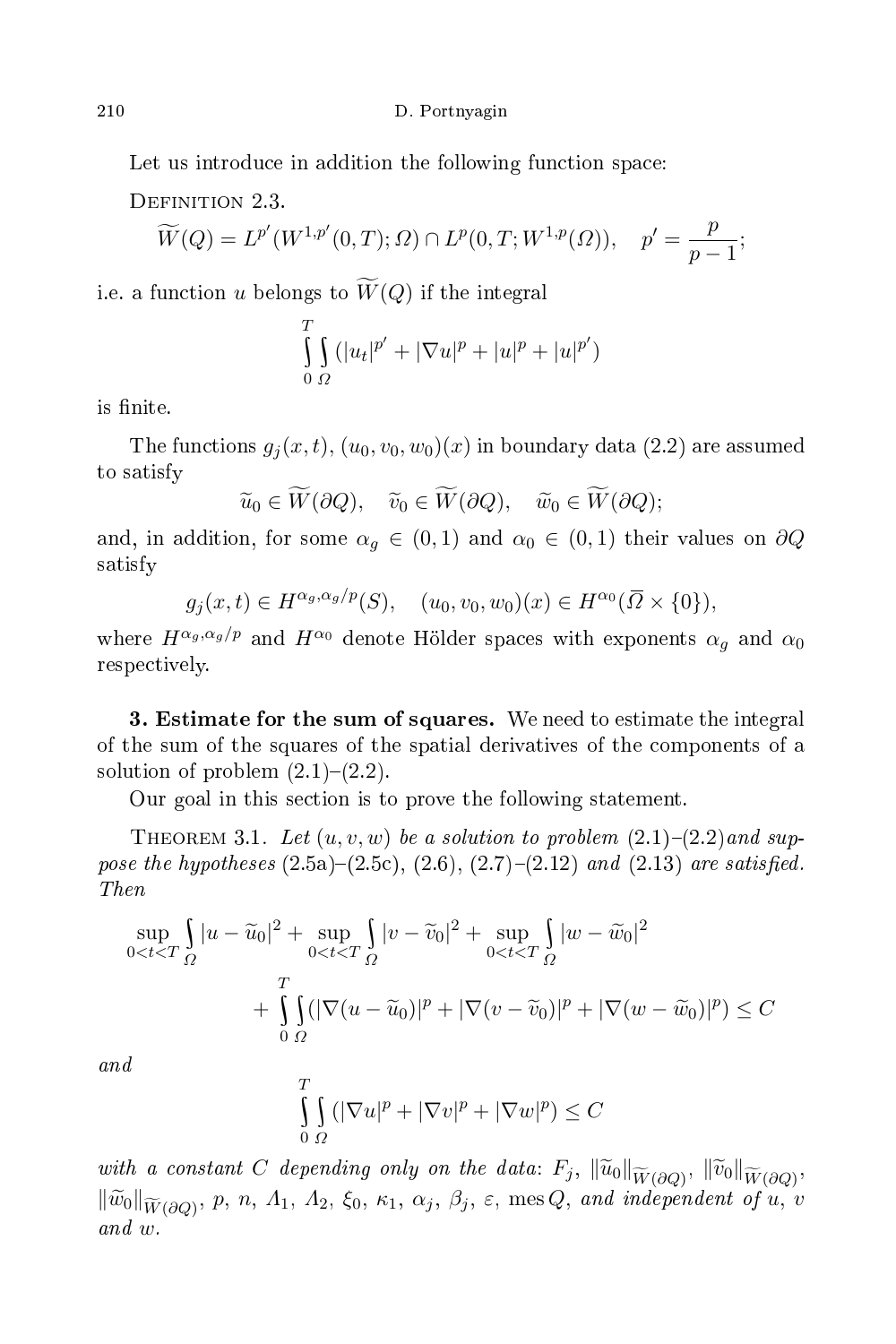REMARK 3. In the formulation of the theorem and in its proof, by  $\widetilde{u}_0$ ,  $\widetilde{v}_0$ and  $\tilde{w}_0$  are meant any functions from  $W(Q)$  coinciding with  $\tilde{u}_0$ ,  $\tilde{v}_0$  and  $\tilde{w}_0$ on the parabolic boundary. Therefore the final statement remains valid with the boundary norms.

*Proof.* Multiply the first equation of (2.1) by  $u-\widetilde{u}_0$ , the second by  $v-\widetilde{v}_0$ , the third by  $w-\widetilde{w}_0$ . and the third by  $w - \widetilde{w}_0$ . After adding the results and integrating over  $\Omega \times$  $(0, t)$  we obtain

$$
(3.1) \qquad \int_{\Omega(t)} \frac{1}{2} (u - \widetilde{u}_0)^2 + \int_{\Omega(t)} \frac{1}{2} (v - \widetilde{v}_0)^2 + \int_{\Omega(t)} \frac{1}{2} (w - \widetilde{w}_0)^2 + \int_{\Omega(t)} \vec{A}^{(1)} \nabla (u - \widetilde{u}_0) + \int_{0}^t \vec{A}^{(2)} \nabla (v - \widetilde{v}_0) + \int_{0}^t \vec{A}^{(3)} \nabla (w - \widetilde{w}_0) \n\leq \int_{0}^t |B^{(1)}| |u - \widetilde{u}_0| + \int_{0}^t |B^{(2)}| |v - \widetilde{v}_0| + \int_{0}^t |B^{(3)}| |w - \widetilde{w}_0| + \int_{0}^t |\widetilde{u}_0_t| |u - \widetilde{u}_0| + \int_{0}^t |\widetilde{v}_0_t| |v - \widetilde{v}_0| + \int_{0}^t |\widetilde{w}_0_t| |w - \widetilde{w}_0|,
$$

where integration by parts with respe
t to the time variable was performed in the first two terms and the initial condition was taken into account. By the ellipticity condition  $(2.3)$  and growth conditions  $(2.4)$ , the second group of terms on the left admits an estimate

$$
\int_{0}^{t} \int_{\Omega} (\vec{A}^{(1)} \nabla (u - \tilde{u}_{0}) + \vec{A}^{(2)} \nabla (v - \tilde{v}_{0}) + \vec{A}^{(3)} \nabla (w - \tilde{w}_{0}))
$$
\n
$$
= \int_{0}^{t} (\vec{A}^{(1)} \nabla u + \vec{A}^{(2)} \nabla v + \vec{A}^{(3)} \nabla w - \vec{A}^{(1)} \nabla \tilde{u}_{0} - \vec{A}^{(2)} \nabla \tilde{v}_{0} - \vec{A}^{(3)} \nabla \tilde{w}_{0})
$$
\n
$$
\geq \int_{0}^{t} \lambda (|\nabla u|^{p} + |\nabla v|^{p} + |\nabla w|^{p}) - \int_{0}^{t} \lambda (|\nabla u|^{p-1} + |\nabla v|^{p-1} + |\nabla w|^{p-1})
$$
\n
$$
\times (|\nabla u_{0}| + |\nabla v_{0}| + |\nabla w_{0}|) - \int_{0}^{t} (|F_{1}| + |F_{2}| + |F_{3}|)
$$
\n
$$
\geq \int_{0}^{t} \frac{1}{2} \lambda (|\nabla u|^{p} + |\nabla v|^{p} + |\nabla w|^{p})
$$
\n
$$
- C(p, \lambda) \int_{0}^{t} \int_{\Omega} (|\nabla u_{0}|^{p} + |\nabla v_{0}|^{p} + |\nabla w_{0}|^{p}) - C
$$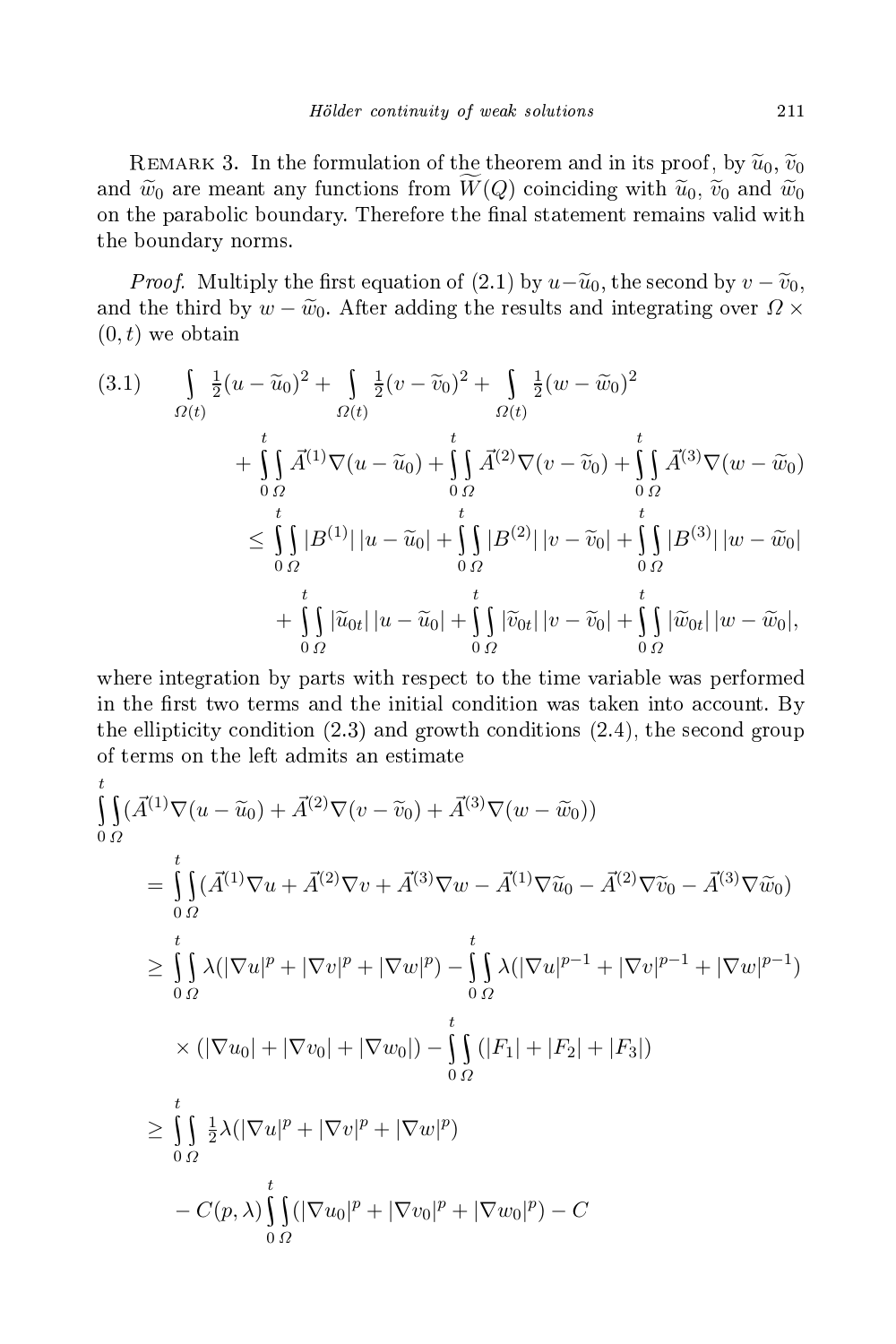$$
\geq \int_{0}^{t} \int_{\Omega} \frac{1}{2} \lambda (|\nabla(u - \widetilde{u}_0)|^p + |\nabla(v - \widetilde{v}_0)|^p + |\nabla(w - \widetilde{w}_0)|^p)
$$

$$
- \int_{0}^{t} \int_{\Omega} \widetilde{C}(p, \lambda) (|\nabla u_0|^p + |\nabla v_0|^p + |\nabla w_0|^p) - C.
$$

Here use is also made of Young's inequality and the inequality

(3.2) 
$$
|a+b|^p \le C(p)(|a|^p+|b|^p), \quad \forall a, b \in \mathbb{R}.
$$

In view of Young's inequality, the Sobolev inequality and growth ondition  $(2.13)$  the first three terms on the right of  $(3.1)$  can be estimated as follows:

$$
\int_{0}^{t} |B^{(1)}| |u - \widetilde{u}_0| + \int_{0}^{t} |B^{(2)}| |v - \widetilde{v}_0| + \int_{0}^{t} |B^{(3)}| |w - \widetilde{w}_0|
$$
\n
$$
\leq \int_{0}^{t} (|\nabla u| + |\nabla v| + |\nabla w|)^{\varepsilon} (|u - \widetilde{u}_0| + |v - \widetilde{v}_0| + |w - \widetilde{w}_0|)
$$
\n
$$
\leq \delta_1 C_1(\varepsilon, p) \int_{0}^{t} (|\nabla (u - \widetilde{u}_0)| + |\nabla (v - \widetilde{v}_0)| + |\nabla (w - \widetilde{w}_0)|)^p
$$
\n
$$
+ \delta_2 C_2(p) \int_{0}^{t} (|u - \widetilde{u}_0| + |v - \widetilde{v}_0| + |w - \widetilde{w}_0|)^p
$$
\n
$$
+ C(C_{1,2}, \delta_{1,2}, \widetilde{u}_0, \widetilde{v}_0, \widetilde{w}_0, \text{mes } Q)
$$
\n
$$
\leq \delta_3 \int_{0}^{t} (|\nabla (u - \widetilde{u}_0)| + |\nabla (v - \widetilde{v}_0)| + |\nabla (w - \widetilde{w}_0)|)^p + C_3.
$$

Here it has been taken into account that  $\varepsilon/p + 1/p < 1$ . In much the same way we can estimate the last three integrals on the right-hand side of  $(3.1)$ :

$$
\int_{0}^{t} \int_{\Omega} |\widetilde{u}_{0t}| |u - \widetilde{u}_{0}| + \int_{0}^{t} \int_{\Omega} |\widetilde{v}_{0t}| |v - \widetilde{v}_{0}| + \int_{0}^{t} \int_{\Omega} |\widetilde{w}_{0t}| |w - \widetilde{w}_{0}|
$$
\n
$$
\leq \int_{0}^{t} \int_{\Omega} (|\widetilde{u}_{0t}| + |\widetilde{v}_{0t}| + |\widetilde{w}_{0t}|) (|u - \widetilde{u}_{0}| + |v - \widetilde{v}_{0}| + |w - \widetilde{w}_{0}|)
$$
\n
$$
\leq || |\widetilde{u}_{0t}| + |\widetilde{v}_{0t}| + |\widetilde{w}_{0t}| ||_{p',Q} \Big( \int_{0}^{t} (|u - \widetilde{u}_{0}| + |v - \widetilde{v}_{0}| + |w - \widetilde{w}_{0}|)^{p} \Big)^{1/p}
$$
\n
$$
\leq \delta_{4} \int_{0}^{t} (|\nabla(u - \widetilde{u}_{0})| + |\nabla(v - \widetilde{v}_{0})| + |\nabla(w - \widetilde{w}_{0})|)^{p}
$$
\n
$$
+ C_{4}(\text{mes } Q, \delta_{4}, \widetilde{u}_{0}, \widetilde{v}_{0}, \widetilde{w}_{0}).
$$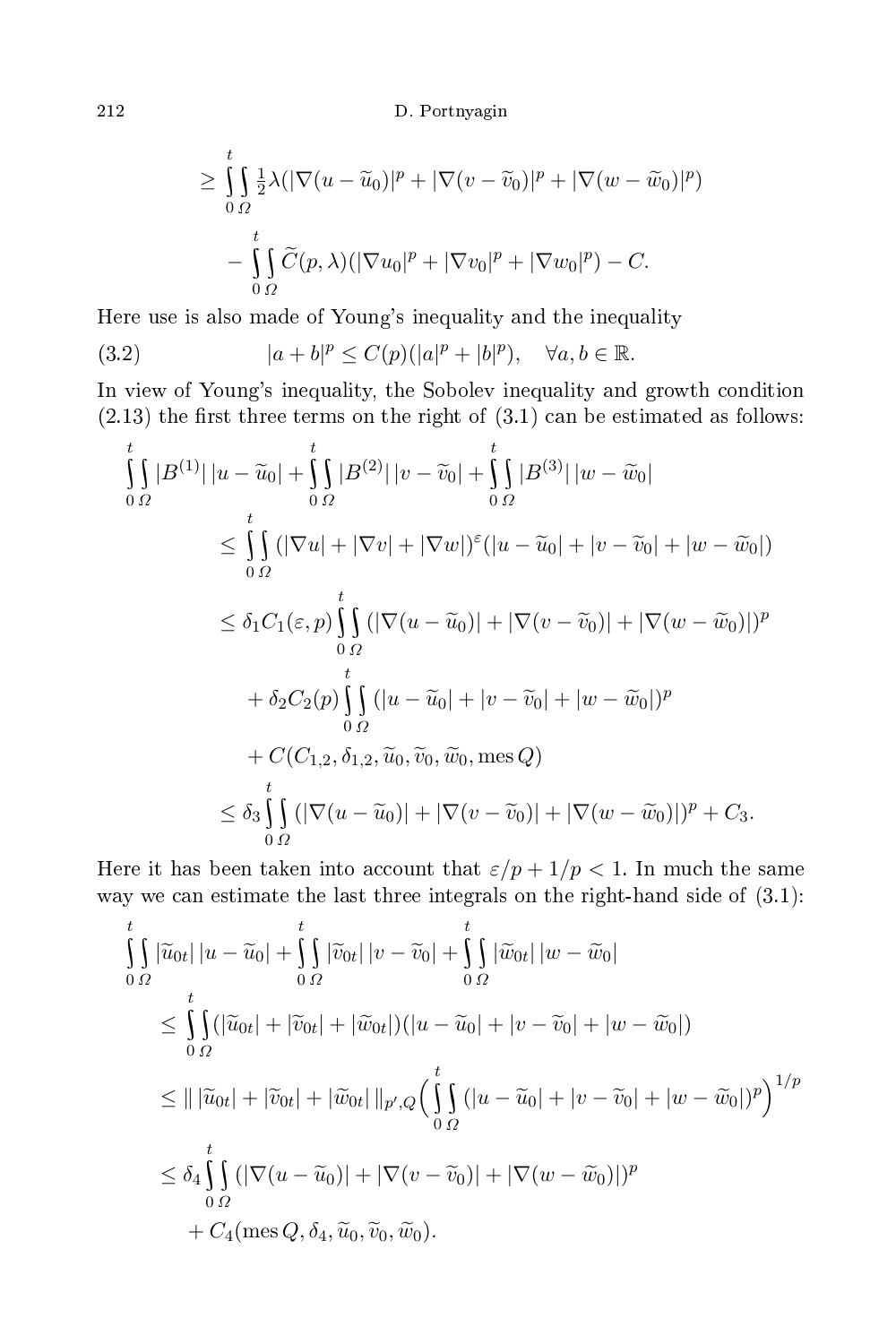Colle
ting the above estimates, from (3.1) we get

$$
\int_{\Omega(t)} \frac{1}{2} [(u - \widetilde{u}_0)^2 + (v - \widetilde{v}_0)^2 + (w - \widetilde{w}_0)^2]
$$
\n
$$
+ \int_{0}^{t} \frac{1}{2} \lambda (|\nabla(u - \widetilde{u}_0)|^p + |\nabla(v - \widetilde{v}_0)|^p + |\nabla(w - \widetilde{w}_0)|^p)
$$
\n
$$
\leq \delta_5 \int_{0}^{t} (|\nabla(u - \widetilde{u}_0)|^p + |\nabla(v - \widetilde{v}_0)|^p + |\nabla(w - \widetilde{w}_0)|^p)
$$
\n
$$
+ C_5(\text{mes } Q, F, \delta_5, \widetilde{u}_0, \widetilde{v}_0, \widetilde{w}_0).
$$

Choosing  $\delta_5 = \frac{1}{4}$  $\frac{1}{4}\lambda$  yields

(3.3) 
$$
\int_{\Omega(t)} \frac{1}{2} [(u - \widetilde{u}_0)^2 + (v - \widetilde{v}_0)^2 + (w - \widetilde{w}_0)^2] + \int_{0}^{t} \int_{\Omega} \frac{1}{4} \lambda (|\nabla (u - \widetilde{u}_0)|^p + |\nabla (v - \widetilde{v}_0)|^p + |\nabla (w - \widetilde{w}_0)|^p) \leq C_4 (\text{mes } Q, F, \delta_5, \widetilde{u}_0, \widetilde{v}_0).
$$

Now we take the supremum over t on the left-hand side of  $(3.3)$  to obtain

$$
\sup_{0 < t < T} \int_{\Omega} |u - \widetilde{u}_0|^2 + \sup_{0 < t < T} \int_{\Omega} |v - \widetilde{v}_0|^2 + \sup_{0 < t < T} \int_{\Omega} |w - \widetilde{w}_0|^2 + \int_{0}^{T} \int_{\Omega} (|\nabla(u - \widetilde{u}_0)|^p + |\nabla(v - \widetilde{v}_0)|^p + |\nabla(w - \widetilde{w}_0)|^p) \le C_5
$$

with a constant  $C_5$  depending on  $n, p, \varepsilon, \lambda, F_j, p, n, \Lambda_1, \Lambda_2, \xi_0, \kappa_1, \alpha_j, \beta_j,$  $\varepsilon$ , mes Q and, by Remark 3, on the boundary norms  $\|\widetilde{u}_0\|_{\widetilde{W}(\partial Q)}$ ,  $\|\widetilde{v}_0\|_{\widetilde{W}(\partial Q)}$ and  $\|\widetilde{w}_0\|_{\widetilde{W}(\partial Q)}$  of the functions in the boundary conditions only. Hence the second statement of the theorem is self-evident.  $\blacksquare$ 

### 4. Hölder ontinuity of weak solutions

Interior regularity. We introduce the number  $\widehat{q} \ge 1$  such that

$$
\widehat{q} = \frac{(p+n)}{p(1-\kappa_1)}, \quad \kappa_1 \in (0,1),
$$

and the numbers q and  $\kappa$  satisfying

(4.1) 
$$
q = \frac{\widehat{q}p(1+\kappa)}{\widehat{q}-1}, \quad \kappa = \frac{p\kappa_1}{n}.
$$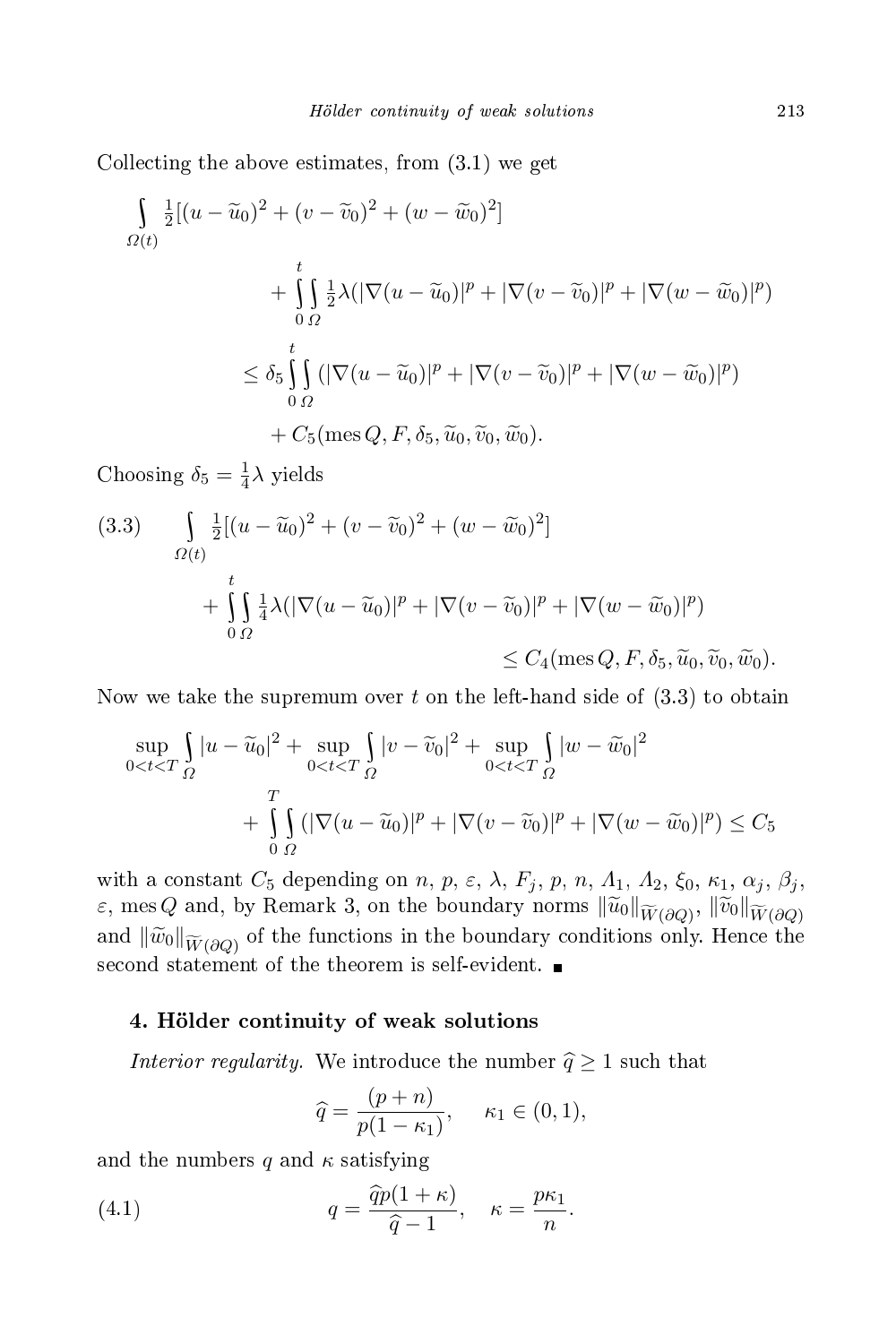Let  $K_{\rho}$  be the *n*-dimensional cube centered at the origin with edge 2 $\varrho$ .

$$
K_{\varrho} \equiv \{ x \in \mathbb{R}^n \mid \max_i |x_i| < \varrho \},
$$

and let  $[x_0 + K_\rho]$  be its translate,

$$
[x_0 + K_{\varrho}] \equiv \{ x \in \mathbb{R}^n \mid \max_i |x_i - x_{0i}| < \varrho \};
$$

let  $Q(\theta, \varrho)$  be a cylinder of height  $\theta$  built over the cube  $K_{\rho}$ :

$$
Q(\theta, \varrho) \equiv K_{\varrho} \times \{-\theta, 0\},\
$$

and  $[(x_0, t_0) + Q(\theta, \varrho)]$  be its translate,

$$
[(x_0, t_0) + Q(\theta, \varrho)] \equiv [x_0 + K_{\varrho}] \times \{t_0 - \theta, t_0\};
$$

$$
A_{k,\varrho}^{\pm} \equiv \{ x \in [x_0 + K_{\varrho}] \mid (H(x,\tau) - k)_{\pm} > 0 \},\
$$

where  $\varrho$  and  $\theta$  are positive numbers so small that  $[(x_0, t_0) + Q(\theta, \varrho)] \subset Q;$ 

(4.2) 
$$
M_k^{\pm} \equiv \underset{[(x_0, t_0) + Q(\theta, \varrho)]}{\text{ess sup}} |(H - k)_{\pm}| \le \delta \le \delta_0,
$$

where  $\delta_0 = A_1/4A_2$  is a positive parameter, and  $A_1$  and  $A_2$  are from (2.6); let  $\zeta(x,t)$  be a piecewise smooth cutoff function in  $[(x_0,t_0) + Q(\theta, \varrho)]$  with

(4.3) 
$$
\zeta(x,t) \in [0,1], \quad |D\zeta| < \infty \quad \text{for } x \in [x_0 + K_{\varrho}], \zeta(x,t) \equiv 0 \quad \text{for } x \notin [x_0 + K_{\varrho}].
$$

For every  $\varphi \in L^1(Q)$  and  $0 < h < T$  we introduce the Steklov averages:

$$
\varphi_h(x,t) \equiv \begin{cases} \frac{1}{h} \int_t^{t+h} \varphi(x,\tau) \, d\tau, & t \in (0,T-h], \\ 0, & t > T-h, \end{cases}
$$

for all  $0 < t < T$ . Recall that for  $\varphi \in L^{q}(\Omega \times (0,T))$  we have  $\varphi_h \to \varphi$  as  $h \to 0$  in  $L^q(\Omega \times (0,T-\varepsilon))$  for every  $\varepsilon \in (0,T)$ ; and for  $\varphi \in C(0,T;L^q(\Omega))$ ,  $\varphi_h(t) \to \varphi(t)$  as  $h \to 0$  in  $L^q(\Omega)$  for every  $t \in (0, T - \varepsilon)$ ,  $\forall \varepsilon \in (0, T)$ .

According to the methodology set forth in [5], for Hölder continuity of weak solutions (Theorems 4.3 and 4.6 below) it is ne
essary to show the following propositions, Theorems  $4.1-4.5$ :

THEOREM 4.1 (Local energy estimates). Let  $(u, v, w)$  be a bounded solution to the system and  $H = H_j$  be as in (1.1). There exist constants C and  $\delta_0$  that can be determined a priori only in terms of the data such that for every cylinder  $[(x_0, t_0) + Q(\theta, \varrho)] \subset Q$  and for every level k satisfying  $(4.2)$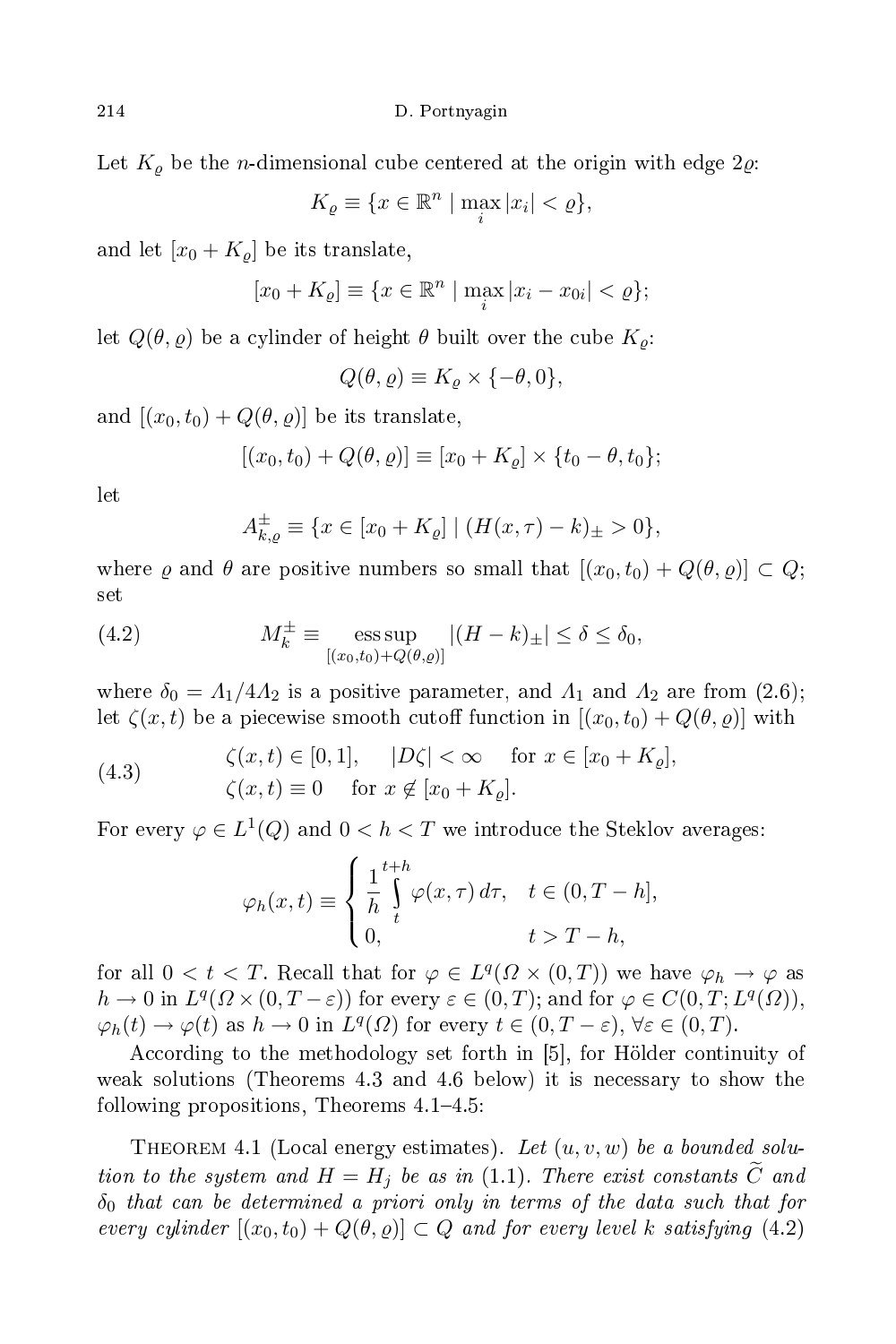$$
(4.4) \quad \sup_{t_0-\theta < t < t_0} \int_{[x_0+K_{\varrho}]} (H-k) \pm \zeta^p(x,t) \, dx + \widetilde{C}^{-1} \int_{[(x_0,t_0)+Q(\theta,\varrho)]} |\nabla (H-k) \pm \zeta|^p \, dx \, d\tau \leq \int_{[x_0+K_{\varrho}]} (H-k) \pm \zeta^p(x,t_0-\theta) \, dx + \widetilde{C} \int_{[(x_0,t_0)+Q(\theta,\varrho)]} (H-k) \pm \int_{[x_0,t_0)+Q(\theta,\varrho)]} (H-k) \pm \widetilde{C} \int_{[(x_0,t_0)+Q(\theta,\varrho)]} t_0 \, d\tau + \widetilde{C} \int_{[(x_0,t_0)+Q(\theta,\varrho)]} (H-k) \pm \zeta^{p-1} \zeta_t \, dx \, d\tau + \widetilde{C} \Big\{ \int_{t_0-\theta}^{t_0} |A \pm_{k,\varrho}(\tau)| \, d\tau \Big\}^{p(1+\kappa)/q}.
$$

*Proof.* It suffices to prove (4.4) for the cube  $Q(\theta, \varrho)$  since without loss of generality  $(x_0, t_0)$  may be assumed to be the origin. Acting as in the previous section, multiply the first equation of system (2.1) by  $\alpha$  ( $\alpha = \alpha_1, \alpha_2, \alpha_3$ ), the second by  $\beta$  ( $\beta = \beta_1, \beta_2, \beta_3$ ), then add the results and choose as test functions

$$
\varphi = \pm (H_h - k)_{\pm} \zeta^p,
$$

with  $\zeta(x,t)$  satisfying (4.3). After integrating in  $\tau$  over  $(-\theta,t)$  with  $t \in$  $(-\theta, 0)$ , letting h tend to zero, and making use of the structure conditions  $(2.5a)-(2.5c)$  for the leading terms we get

$$
(4.5) \iint_{K_{\varrho}\times(-\theta,t)} \langle \alpha A^{(1)} + \beta A^{(2)} + A^{(3)}, \pm \nabla (H-k) \pm \zeta^{p} \pm p(H-k) \pm \zeta^{p-1} \nabla \zeta \rangle \, dx \, d\tau
$$
  
\n
$$
\geq A_1 \iint_{K_{\varrho}\times(-\theta,t)} |\nabla H|^p \zeta^p \, dx \, d\tau
$$
  
\n
$$
- A_2 \iint_{K_{\varrho}\times(-\theta,t)} |\nabla u, \nabla v, \nabla w|^{p(p-1)(1-\kappa_1)/(n+p)} |\nabla H| \zeta^p \, dx \, d\tau
$$
  
\n
$$
- \iint_{K_{\varrho}\times(-\theta,t)} F |\nabla H| \zeta^p \, dx \, d\tau
$$
  
\n
$$
- pA_2 \iint_{K_{\varrho}\times(-\theta,t)} |\nabla u, \nabla v, \nabla w|^{p(p-1)(1-\kappa_1)/(n+p)} (H-k) \pm \zeta^{p-1} |\nabla \zeta| \, dx \, d\tau
$$
  
\n
$$
- p A_2 \iint_{K_{\varrho}\times(-\theta,t)} |\nabla u, \nabla v, \nabla w|^{p(p-1)(1-\kappa_1)/(n+p)} (H-k) \pm \zeta^{p-1} |\nabla \zeta| \, dx \, d\tau
$$
  
\n
$$
- p \iint_{K_{\varrho}\times(-\theta,t)} F(H-k) \pm \zeta^{p-1} |\nabla \zeta| \, dx \, d\tau.
$$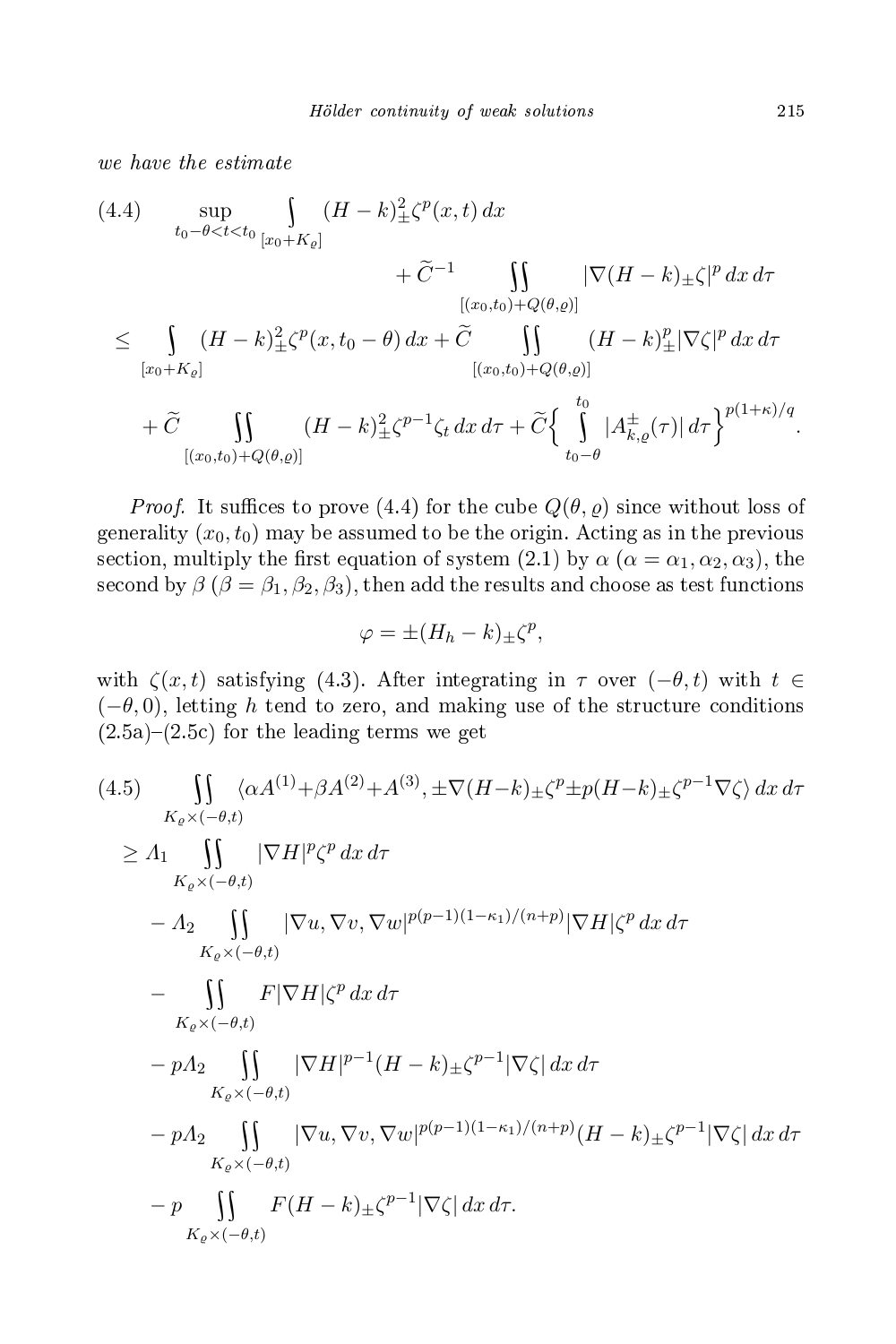Here and onward for brevity we write  $|\nabla u,\nabla v,\nabla w| = (|\nabla u|^2 + |\nabla v|^2 + |\nabla v|^2)$  $|\nabla w|^2$ <sup>1/2</sup>. Let us estimate various terms of the latter expression by Young's inequality.

For the first group of terms in  $(4.5)$ , we get

$$
(4.6) \int_{K_{\varrho} \times (-\theta,t)} |\nabla u, \nabla v, \nabla w|^{p(p-1)(1-\kappa_1)/(n+p)} |\nabla H| \zeta^p dx d\tau
$$
  
\n
$$
\leq C_2(p, \Lambda_1, \Lambda_2) \int_{K_{\varrho} \times (-\theta,t)} |\nabla u, \nabla v, \nabla w|^{p^2(1-\kappa_1)/(n+p)} \chi[(H-k)_\pm > 0] dx d\tau
$$
  
\n
$$
+ (\Lambda_1/6\Lambda_2) \int_{K_{\varrho} \times (-\theta,t)} |\nabla H|^p \zeta^p dx d\tau;
$$
  
\n
$$
(4.7) \int_{K_{\varrho} \times (-\theta,t)} F |\nabla H| \zeta^p dx d\tau
$$
  
\n
$$
\leq C_3(p, \Lambda_1, \Lambda_2) \int_{K_{\varrho} \times (-\theta,t)} F^{p/(p-1)} \chi[(H-k)_\pm > 0] dx d\tau
$$
  
\n
$$
+ (\Lambda_1/6) \int_{K_{\varrho} \times (-\theta,t)} |\nabla H|^p \zeta^p dx d\tau.
$$

For the second group of terms in  $(4.5)$  we obtain the following estimates:

$$
(4.8) \quad p \iint_{K_{\varrho} \times (-\theta,t)} |\nabla H|^{p-1} (H - k) \pm \zeta^{p-1} |\nabla \zeta| \, dx \, d\tau
$$
\n
$$
\leq C_4(p, \Lambda_1, \Lambda_2) \iint_{K_{\varrho} \times (-\theta,t)} (H - k)^p \pm |\nabla \zeta|^p \, dx \, d\tau
$$
\n
$$
+ (\Lambda_1/6\Lambda_2) \iint_{K_{\varrho} \times (-\theta,t)} |\nabla H|^p \zeta^p \, dx \, d\tau;
$$
\n
$$
(4.9) \quad p \iint_{K_{\varrho} \times (-\theta,t)} |\nabla u, \nabla v, \nabla w|^{p(p-1)(1-\kappa_1)/(n+p)} (H - k) \pm \zeta^{p-1} |\nabla \zeta| \, dx \, d\tau
$$
\n
$$
\leq (p-1) \iint_{K_{\varrho} \times (-\theta,t)} |\nabla u, \nabla v, \nabla w|^{p^2(1-\kappa_1)/(n+p)} \chi[(H - k) \pm > 0] \, dx \, d\tau
$$
\n
$$
+ \iint_{K_{\varrho} \times (-\theta,t)} (H - k)^p \pm |\nabla \zeta|^p \, dx \, d\tau;
$$
\n
$$
(4.10) \quad p \iint_{K_{\varrho} \times (-\theta,t)} F(H - k) \pm \zeta^{p-1} |\nabla \zeta| \, dx \, d\tau
$$
\n
$$
\leq \iint_{K_{\varrho} \times (-\theta,t)} (H - k)^p \pm |\nabla \zeta|^p \, dx \, d\tau + (p-1) \iint_{K_{\varrho} \times (-\theta,t)} F^{p/(p-1)} \chi[(H - k) \pm > 0] \, dx \, d\tau.
$$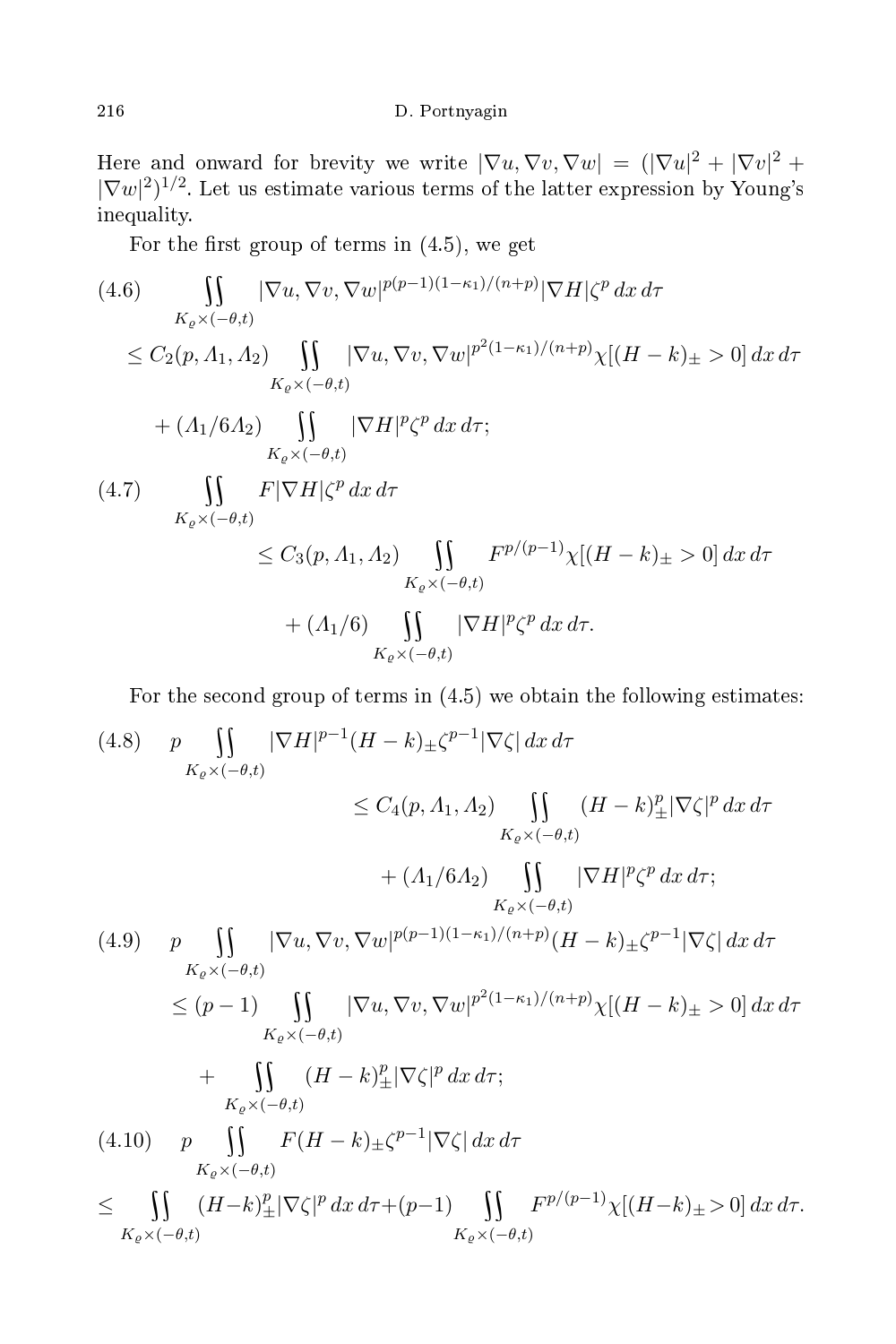Now we turn our attention to the right-hand sides of the system, i.e. to the terms containing  $B$ 's. Making use of the growth assumptions  $(2.13)$ yields the following terms in the integral inequality:

$$
\pm \iint_{K_{\varrho} \times (-\theta,t)} (\alpha B^{(1)} + \beta B^{(2)} + B^{(3)})(H - k) \pm \zeta^p dx d\tau
$$
  
\n
$$
\leq \Lambda_2(|\alpha| + |\beta| + 1) \iint_{K_{\varrho} \times (-\theta,t)} |\nabla u, \nabla v, \nabla w|^{\varepsilon} (H - k) \pm \zeta^p dx d\tau.
$$

By the restriction on the set of levels in  $(4.2)$  we get

$$
(4.11) \pm \iint\limits_{K_{\varrho} \times (-\theta,t)} (\alpha B^{(1)} + \beta B^{(2)} + B^{(3)})(H - k) \pm \zeta^p dx d\tau
$$
  

$$
\leq C_7(p, \alpha, \beta, \Lambda_1, \Lambda_2) \iint\limits_{K_{\varrho} \times (-\theta,t)} |\nabla u, \nabla v, \nabla w|^{\varepsilon} \chi[(H - k) \pm > 0] dx d\tau.
$$

Collecting all the above estimates, i.e.  $(4.6)$ ,  $(4.7)$  and  $(4.8)-(4.11)$ , we obtain the following inequality:

$$
\frac{1}{2} \int_{K_{\varrho}} (H - k)_{\pm}^{2} \zeta^{p}(x, t) dx + (A_{1}/2) \int_{K_{\varrho} \times (-\theta, t)} |\nabla (H - k)_{\pm}|^{p} \zeta^{p} dx d\tau
$$
\n
$$
\leq \frac{1}{2} \int_{K_{\varrho}} (H - k)_{\pm}^{2} \zeta^{p}(x, -\theta) dx
$$
\n
$$
+ \frac{p}{2} \int_{-\theta}^{t} \int_{K_{\varrho}} (H - k)_{\pm}^{2} \zeta^{p-1} \zeta_{t} dx d\tau + \widetilde{C}_{1} \int_{K_{\varrho} \times (-\theta, t)} (H - k)_{\pm}^{p} |\nabla \zeta|^{p} dx d\tau
$$
\n
$$
+ \widetilde{C}_{2} \int_{K_{\varrho} \times (-\theta, t)} |\nabla u, \nabla v, \nabla w|^{p^{2}(1 - \kappa_{1})/(n + p)} \chi[(H - k)_{\pm} > 0] dx d\tau
$$
\n
$$
+ \widetilde{C}_{3} \int_{K_{\varrho} \times (-\theta, t)} |F|^{p/(p-1)} \chi[(H - k)_{\pm} > 0] dx d\tau
$$
\n
$$
+ \widetilde{C}_{4} \int_{K_{\varrho} \times (-\theta, t)} |\nabla u, \nabla v, \nabla w|^{ \varepsilon} \chi[(H - k)_{\pm} > 0] dx d\tau.
$$
\n
$$
K_{\varrho} \times (-\theta, t)
$$

Taking the supremum over  $t \in (-\theta, 0)$  yields

$$
(4.12) \quad \sup_{-\theta < t < 0} \int_{K_{\varrho}} (H - k) \frac{2}{\pm} \zeta^{p}(x, t) \, dx + (A_1/2) \iint_{Q(\theta, \varrho)} |\nabla (H - k) \pm|^{p} \zeta^{p} \, dx \, d\tau
$$
\n
$$
\leq \int_{K_{\varrho}} (H - k) \frac{2}{\pm} \zeta^{p}(x, -\theta) \, dx \, d\tau + C \iint_{Q(\theta, \varrho)} (H - k) \frac{p}{\pm} |\nabla \zeta|^{p} \, dx \, d\tau
$$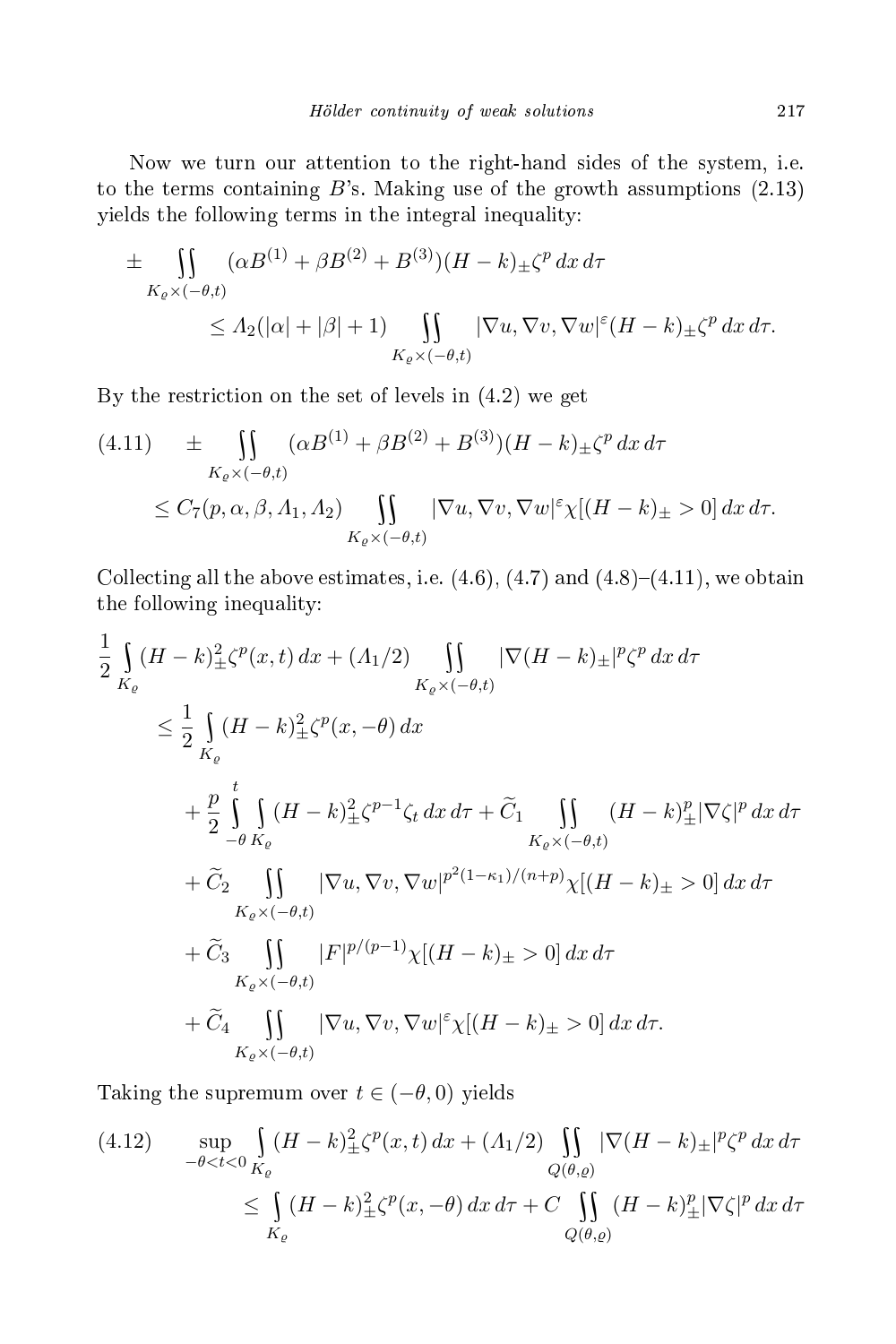+ C 
$$
\iint_{Q(\theta,\varrho)} (H - k) \frac{2}{\pm} \zeta^{p-1} \zeta_t dx d\tau
$$
  
+ C 
$$
\iint_{Q(\theta,\varrho)} |\nabla u, \nabla v, \nabla w|^{p^2(1-\kappa_1)/(n+p)} \chi[(H - k)_\pm > 0] dx d\tau
$$
  
+ C 
$$
\iint_{Q(\theta,\varrho)} |F|^{p/(p-1)} \chi[(H - k)_\pm > 0] dx d\tau
$$
  
+ C 
$$
\iint_{Q(\theta,\varrho)} |\nabla u, \nabla v, \nabla w|^{\varepsilon} \chi[(H - k)_\pm > 0] dx d\tau.
$$
  

$$
Q(\theta,\varrho)
$$

Estimating the last three terms on the right by Hölder's inequality and taking into account hypotheses  $(2.7), (2.13),$  and Theorem 3.1 we arrive at

$$
(4.13) \qquad \iint_{Q(\theta,\varrho)} |\nabla u, \nabla v, \nabla w|^{p^{2}(1-\kappa_{1})/(n+p)} \chi[(H-k)_{\pm} > 0] \, dx \, d\tau + \iint_{Q(\theta,\varrho)} |F|^{p/(p-1)} \chi[(H-k)_{\pm} > 0] \, dx \, d\tau + \iint_{Q(\theta,\varrho)} |\nabla u, \nabla v, \nabla w|^{ \varepsilon} \chi[(H-k)_{\pm} > 0] \, dx \, d\tau 
$$
\leq ||\nabla u, \nabla v, \nabla w||_{\widehat{q}^{p^{2}(1-\kappa_{1})/(n+p)}}^{\varrho^{2}(1-\kappa_{1})/(n+p)} \left\{ \int_{-\theta}^{0} |A_{k,\varrho}^{\pm}(\tau)| \, d\tau \right\}^{(\widehat{q}-1)/\widehat{q}} + \|\nabla u, \nabla v, \nabla w||_{\widehat{q}^{c},Q}^{\varepsilon} \left\{ \int_{-\theta}^{0} |A_{k,\varrho}^{\pm}(\tau)| \, d\tau \right\}^{(\widehat{q}-1)/\widehat{q}} + \|F\|_{\widehat{q}^{p/(p-1)},Q}^{\varrho/(p-1)} \left\{ \int_{-\theta}^{0} |A_{k,\varrho}^{\pm}(\tau)| \, d\tau \right\}^{(\widehat{q}-1)/\widehat{q}}.
$$
$$

Applying the estimate

$$
\iint_{Q(\theta,\varrho)} |\nabla (H - k)_{\pm}|^p \zeta^p \, dx \, d\tau
$$
\n
$$
\leq \iint_{Q(\theta,\varrho)} |\nabla (H - k)_{\pm} \zeta|^p \, dx \, d\tau + \iint_{Q(\theta,\varrho)} (H - k)_{\pm}^p |\nabla \zeta|^p \, dx \, d\tau
$$

to the second integral on the left of  $(4.12)$  we finally obtain  $(4.4)$ .

THEOREM 4.2 (Local logarithmic estimates). Let  $(u, v, w)$  be a bounded solution to the system and  $H = H_j$  be as in (1.1). There exist constants C and  $\delta_0$  that can be determined a priori only in terms of the data such that for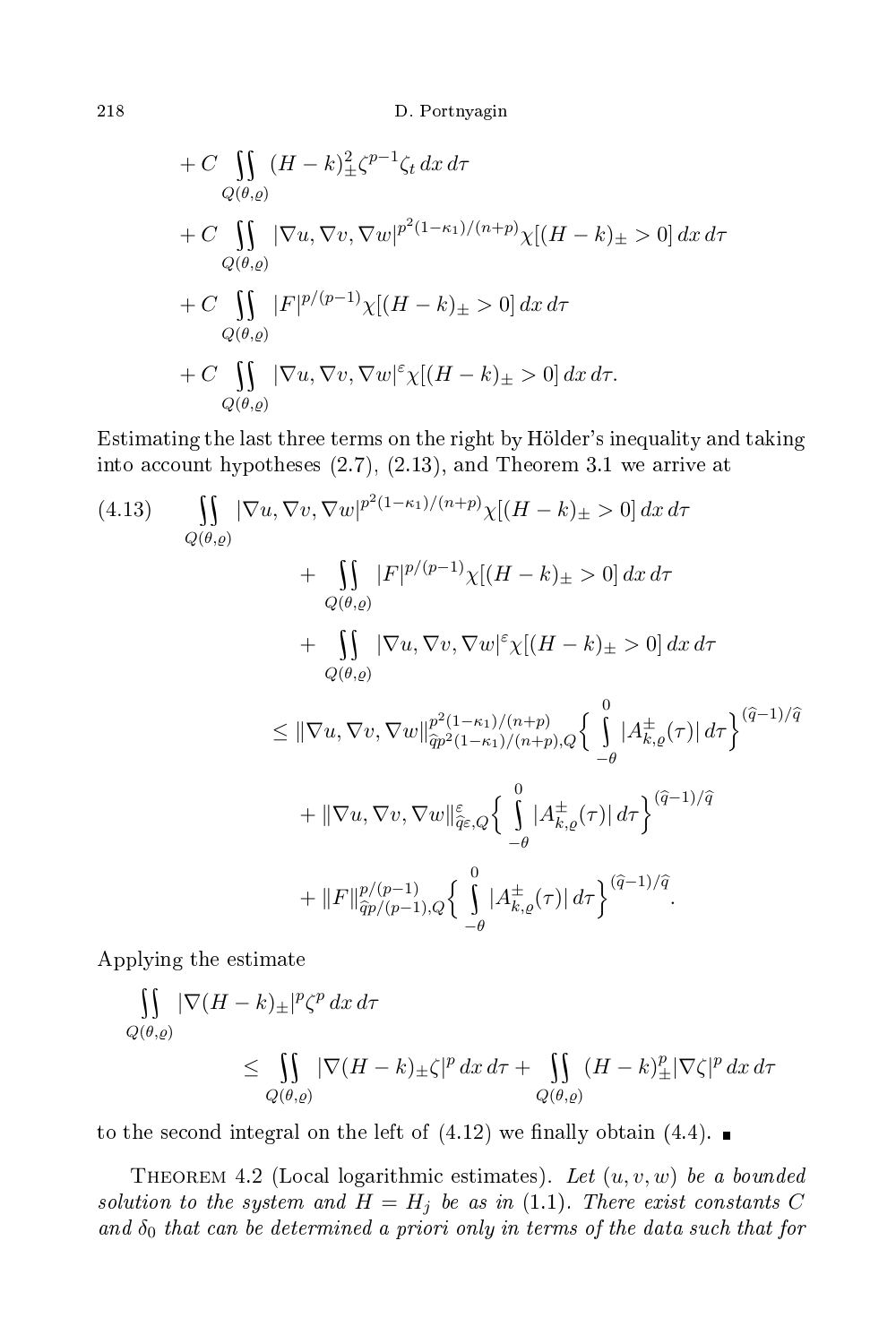every cylinder  $[(x_0, t_0) + Q(\theta, \varrho)] \subset Q$  and for every level k satisfying (4.2)

$$
(4.14) \quad \sup_{t_0-\theta < t < t_0} \int_{[x_0 + K_{\varrho}]} \Psi^2(M_k^{\pm}, (H - k)_{\pm}, c)(x, t) \zeta^p(x) \, dx
$$
\n
$$
\leq \int_{[x_0 + K_{\varrho}]} \Psi^2(M_k^{\pm}, (H - k)_{\pm}, c)(x, t_0 - \theta) \zeta^p(x) \, dx
$$
\n
$$
+ C \int_{[(x_0, t_0) + Q(\theta, \varrho)]} \Psi|\Psi_H(M_k^{\pm}, (H - k)_{\pm}, c)|^{2-p} |\nabla \zeta|^p \, dx \, d\tau
$$
\n
$$
+ (C/c^2) \left(1 + \ln \frac{M_k^{\pm}}{c}\right) \left\{\int_{t_0 - \theta}^{t_0} |A_{k, \varrho}^{\pm}(\tau)| \, d\tau\right\}^{p(1 + \kappa)/q},
$$

 $where$ 

(4.15) 
$$
\Psi(M_k^{\pm}, (H-k)_{\pm}, c) \equiv \ln^+ \left\{ \frac{M_k^{\pm}}{M_k^{\pm} - (H-k)_{\pm} + c} \right\}, \quad 0 < c < M_k^{\pm},
$$

(4.16) 
$$
\ln^+ s \equiv \max\{\ln s, 0\} \quad \text{for } s > 0,
$$

 $\sim$ 

and additionally it is assumed that  $\zeta$  is independent of t.

*Proof.* It suffices to prove (4.14) for the cube  $Q(\theta, \varrho)$  since we may assume  $(x_0, t_0) = (0, 0)$ . Choose as test functions

$$
\varphi = [\Psi^2(H_h)]'\zeta^p,
$$

where prime denotes differentiation with respect to  $H$ . By direct calculation it is easy to verify that  $[\Psi^2(H_h)]'' = 2(1+\Psi)\Psi^{\prime 2}$  and  $\varphi$  is admissible. As before, multiply the first equation of system (2.1) by  $\alpha$  ( $\alpha = \alpha_1, \alpha_2, \alpha_3$ ), the second by  $\beta$  ( $\beta = \beta_1, \beta_2, \beta_3$ ), and then add all three together. After integrating in  $\tau$  over  $(-\theta, t)$  with  $t \in (-\theta, 0)$  and with test function  $\varphi$ , letting h tend to zero, and making use of hypotheses  $(2.5a)-(2.5c)$  for the leading terms we get

$$
(4.17) \qquad \iint_{K_{\varrho} \times (-\theta,t)} \langle \alpha A^{(1)} + \beta A^{(2)} + A^{(3)}, 2(1+\Psi)\Psi^{2}\nabla H \zeta^{p} + 2p\Psi\Psi' \zeta^{p-1}\nabla \zeta \rangle \, dx \, d\tau
$$
  
\n
$$
\geq 2A_{1} \qquad \iint_{K_{\varrho} \times (-\theta,t)} (1+\Psi)\Psi^{2}|\nabla H|^{p}\zeta^{p}
$$
  
\n
$$
-2A_{2} \qquad \iint_{K_{\varrho} \times (-\theta,t)} (1+\Psi)\Psi^{2}|\nabla u, \nabla v, \nabla w|^{p(p-1)(1-\kappa_{1})/(n+p)}|\nabla H| \zeta^{p} \, dx \, d\tau
$$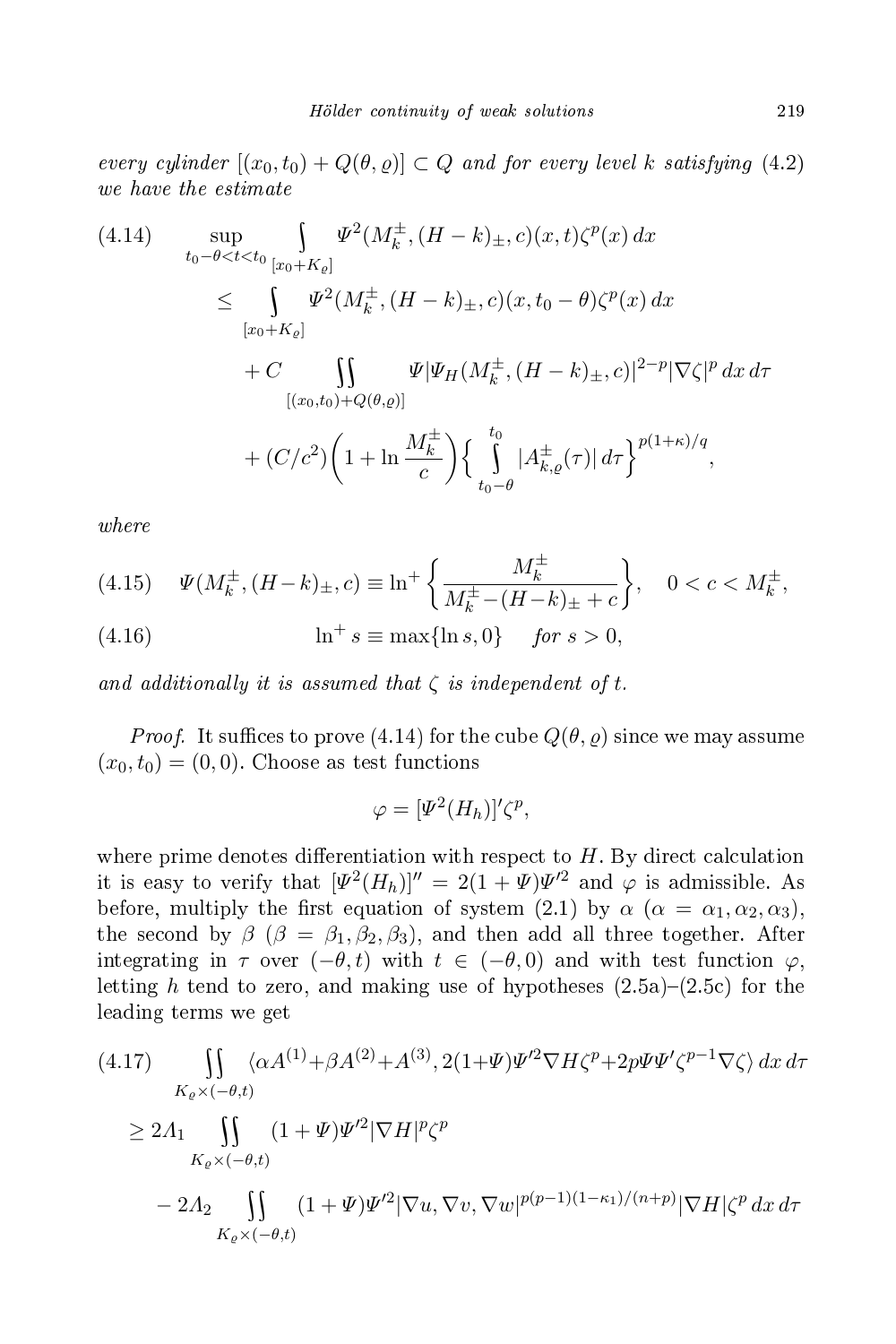$$
- 2 \iint_{K_{\varrho} \times (-\theta,t)} (1 + \Psi) \Psi^{\prime 2} F |\nabla H| \zeta^{p} dx d\tau
$$
  
\n
$$
- 2p\Lambda_{2} \iint_{K_{\varrho} \times (-\theta,t)} \Psi \Psi^{\prime} |\nabla H|^{p-1} (H - k) \pm \zeta^{p-1} |\nabla \zeta| dx d\tau
$$
  
\n
$$
- 2p\Lambda_{2} \iint_{K_{\varrho} \times (-\theta,t)} \Psi \Psi^{\prime} |\nabla u, \nabla v, \nabla w|^{p(p-1)(1-\kappa_{1})/(n+p)} (H - k) \pm \zeta^{p-1} |\nabla \zeta| dx d\tau
$$
  
\n
$$
- 2p \iint_{K_{\varrho} \times (-\theta,t)} \Psi \Psi^{\prime} F(H - k) \pm \zeta^{p-1} |\nabla \zeta| dx d\tau.
$$

Let us estimate each term of the last expression by Young's inequality. For the se
ond and third terms on the right of (4.17), we get

(4.18) 
$$
2A_2 \iint_{K_{\varrho} \times (-\theta, t)} (1 + \Psi) \Psi^{\prime 2} |\nabla u, \nabla v, \nabla w|^{p(p-1)(1-\kappa_1)/(n+p)} |\nabla H| \zeta^p dx d\tau
$$
  
\n
$$
\leq (A_1/3) \iint_{K_{\varrho} \times (-\theta, t)} (1 + \Psi) \Psi^{\prime 2} |\nabla H|^p \zeta^p dx d\tau
$$
  
\n
$$
+ C_1(p, A_1, A_2)
$$
  
\n
$$
\times \iint_{K_{\varrho} \times (-\theta, t)} (1 + \Psi) \Psi^{\prime 2} |\nabla u, \nabla v, \nabla w|^{p^2 (1 - \kappa_1)/(n+p)} \zeta^p dx d\tau
$$
  
\n(4.19) 
$$
2 \iint_{K_{\varrho} \times (-\theta, t)} (1 + \Psi) \Psi^{\prime 2} F |\nabla H| \zeta^p dx d\tau
$$
  
\n
$$
\leq (A_1/3) \iint_{K_{\varrho} \times (-\theta, t)} (1 + \Psi) \Psi^{\prime 2} |\nabla H|^p \zeta^p dx d\tau
$$
  
\n
$$
+ C_2(p, A_1, A_2) \iint_{K_{\varrho} \times (-\theta, t)} (1 + \Psi) \Psi^{\prime 2} F^{p/(p-1)} \zeta^p dx d\tau.
$$

For the last three terms on the right of (4.17) the following estimates are valid:

$$
(4.20) \quad 2pA_2 \iint\limits_{K_{\varrho} \times (-\theta,t)} \Psi \Psi' |\nabla H|^{p-1} \zeta^{p-1} |\nabla \zeta| \, dx \, d\tau
$$
  

$$
\leq C_3(p, A_1, A_2) \iint\limits_{K_{\varrho} \times (-\theta,t)} \Psi (\Psi')^{2-p} |\nabla \zeta|^p \, dx \, d\tau
$$
  

$$
+ (A_1/3) \iint\limits_{K_{\varrho} \times (-\theta,t)} (1 + \Psi) \Psi'^2 |\nabla H|^p \zeta^p \, dx \, d\tau;
$$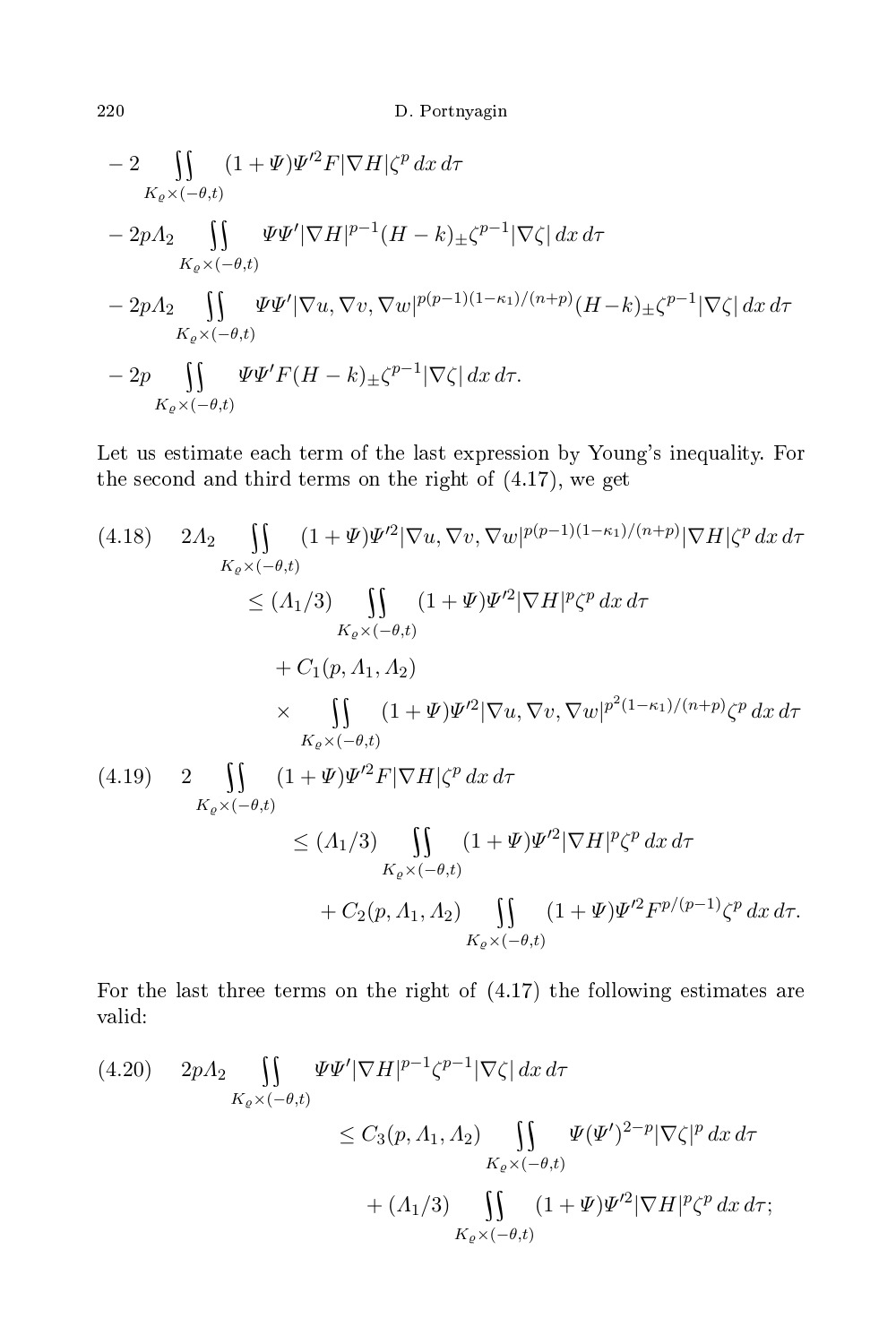$$
(4.21) \quad 2p \iint_{K_{\varrho} \times (-\theta,t)} \Psi \Psi' |\nabla u, \nabla v, \nabla w|^{p(p-1)(1-\kappa_1)/(n+p)} \zeta^{p-1} |\nabla \zeta| \, dx \, d\tau
$$
  
\n
$$
\leq 2 \iint_{K_{\varrho} \times (-\theta,t)} \Psi(\Psi')^{2-p} |\nabla \zeta|^p \, dx \, d\tau
$$
  
\n
$$
+ 2(p-1) \iint_{K_{\varrho} \times (-\theta,t)} \Psi(\Psi')^2 |\nabla u, \nabla v, \nabla w|^{p^2(1-\kappa_1)/(n+p)} \zeta^p \, dx \, d\tau;
$$
  
\n
$$
(4.22) \quad 2p \iint_{K_{\varrho} \times (-\theta,t)} \Psi \Psi' F \zeta^{p-1} |\nabla \zeta| \, dx \, d\tau
$$
  
\n
$$
\leq 2 \iint_{K_{\varrho} \times (-\theta,t)} \Psi(\Psi')^{2-p} |\nabla \zeta|^p \, dx \, d\tau
$$
  
\n
$$
+ 2(p-1) \iint_{K_{\varrho} \times (-\theta,t)} \Psi(\Psi')^2 F^{p/(p-1)} \zeta^p \, dx \, d\tau.
$$

Now we turn our attention to the right-hand sides of the system, the terms containing  $B$ 's. Making use of the growth assumptions  $(2.13)$  yields the following terms in the integral inequality:

$$
(4.23) \quad 2 \iint\limits_{K_{\varrho} \times (-\theta,t)} (\alpha B^{(1)} + \beta B^{(2)} + B^{(3)}) \Psi \Psi' \zeta^p dx d\tau
$$
  

$$
\leq 2A_2 \left( |\alpha| + |\beta| + 1 \right) \iint\limits_{K_{\varrho} \times (-\theta,t)} |\nabla u, \nabla v, \nabla w|^{\varepsilon} \Psi \Psi' \zeta^p dx d\tau.
$$

From  $(4.2)$  and the restriction upon the set of levels k, taking into account the definition of  $\Psi$  gives

(4.24) 
$$
\Psi'^{-1} = M_k^{\pm} - (H - k)_{\pm} + c < 2\delta;
$$

(4.25) 
$$
\Psi \leq \ln(M_k^{\pm}/c), \quad \Psi' \leq 1/c.
$$

By (4.24) and (4.25), (4.23) an be rewritten as

$$
(4.26) \quad 2 \iint\limits_{K_{\varrho} \times (-\theta,t)} (\alpha B^{(1)} + \beta B^{(2)} + B^{(3)}) \Psi \Psi' \zeta^p dx d\tau
$$
  

$$
\leq C_4(c, |\alpha|, |\beta|, \Lambda_2) (1 + \ln(M_k^{\pm}/c))
$$
  

$$
\times \iint\limits_{K_{\varrho} \times (-\theta,t)} |\nabla u, \nabla v, \nabla w|^{\varepsilon} \chi [(H - k)_{\pm} > 0] dx d\tau.
$$

Making use of (4.24) and (4.25) in (4.18), (4.19), and in (4.21) and (4.22), implies the following estimates: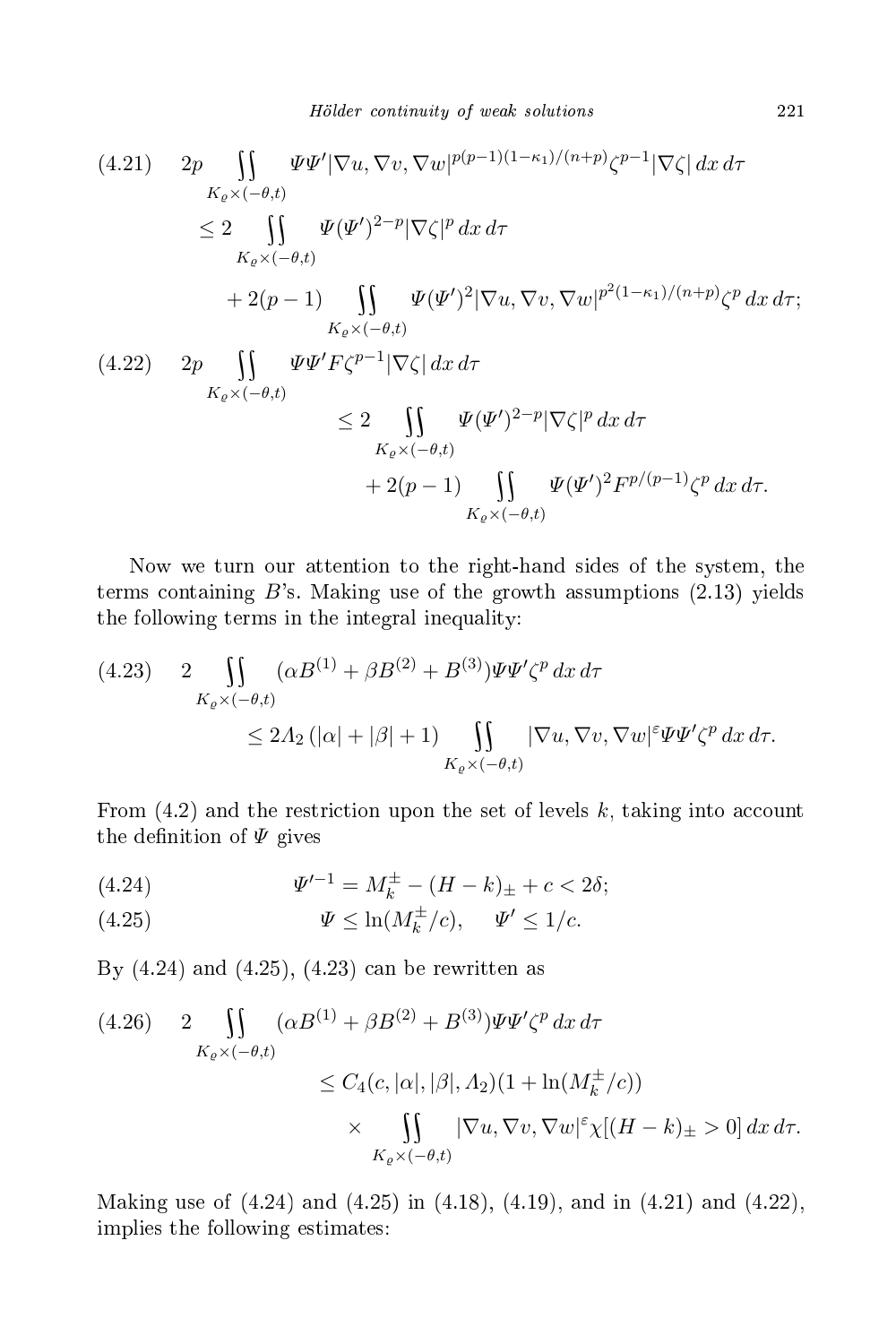(4.27) 
$$
\iint_{K_{\varrho} \times (-\theta,t)} (1 + \Psi) \Psi^{\prime 2} |\nabla u, \nabla v, \nabla w|^{p^2 (1 - \kappa_1)/(n + p)} \zeta^p dx d\tau
$$
  
\n
$$
\leq (1/c^2)(1 + \ln(M_k^{\pm}/c))
$$
  
\n
$$
\times \iint_{K_{\varrho} \times (-\theta,t)} |\nabla u, \nabla v, \nabla w|^{p^2 (1 - \kappa_1)/(n + p)} \chi[(H - k)_{\pm} > 0] dx d\tau;
$$
  
\n(4.28) 
$$
\iint_{K_{\varrho} \times (-\theta,t)} \Psi \Psi^{\prime 2} |F|^{p/(p-1)} \zeta^p dx d\tau \leq \iint_{K_{\varrho} \times (-\theta,t)} (1 + \Psi) \Psi^{\prime 2} F^{p/(p-1)} \zeta^p dx d\tau
$$
  
\n
$$
\leq (1/c^2)(1 + \ln(M_k^{\pm}/c)) \iint_{\mathbb{T}} |F|^{p/(p-1)} \chi[(H - k)_{\pm} > 0] dx d\tau.
$$

Apply inequalities (4.27) and (4.28) to the appropriate terms in estimates  $(4.18)$ ,  $(4.19)$ , and in  $(4.21)$  and  $(4.22)$ . Combining  $(4.18)$ ,  $(4.19)$ ,  $(4.20)$ -(4.22), and (4.26) yields

 $K_{\varrho} \times (-\theta,t)$ 

$$
\int_{K_{\varrho}\times\{t\}} \Psi^{2}\zeta^{p} dx \leq \int_{K_{\varrho}\times\{-\theta\}} \Psi^{2}\zeta^{p} dx + C \int_{K_{\varrho}\times(-\theta,t)} \Psi|\Psi'|^{2-p} |\nabla\zeta|^{p} dx d\tau \n+ (C/c^{2})(1 + \ln(M_{k}^{\pm}/c)) \n\times \left\{ \int_{K_{\varrho}\times(-\theta,t)} |\nabla u, \nabla v, \nabla w|^{p^{2}(1-\kappa_{1})/(n+p)} \chi[(H-k)_{\pm}>0] dx d\tau \n+ \int_{K_{\varrho}\times(-\theta,t)} |F|^{p/(p-1)} \chi[(H-k)_{\pm}>0] dx d\tau \n+ \int_{K_{\varrho}\times(-\theta,t)} |\nabla u, \nabla v, \nabla w|^{2} \chi[(H-k)_{\pm}>0] dx d\tau \right\}.
$$

Taking the supremum over  $t \in (-\theta, 0)$  implies

(4.29) 
$$
\sup_{-\theta < t < 0} \int_{K_{\varrho} \times \{t\}} \Psi^2 \zeta^p \, dx
$$
\n
$$
\leq \int_{K_{\varrho} \times \{-\theta\}} \Psi^2 \zeta^p \, dx + \widetilde{C} \iint_{Q(\theta,\varrho)} \Psi |\Psi'|^{2-p} |\nabla \zeta|^p \, dx \, d\tau
$$
\n
$$
+ (\widetilde{C}/c^2)(1 + \ln(M_k^{\pm}/c))
$$
\n
$$
\times \left\{ \iint_{Q(\theta,\varrho)} |\nabla u, \nabla v, \nabla w|^{p^2(1-\kappa_1)/(n+p)} \chi [(H-k)_{\pm} > 0] \, dx \, d\tau
$$
\n
$$
+ \iint_{Q(\theta,\varrho)} |F|^{p/(p-1)} \chi [(H-k)_{\pm} > 0] \, dx \, d\tau
$$
\n
$$
+ \iint_{Q(\theta,\varrho)} |\nabla u, \nabla v, \nabla w|^{\varepsilon} \chi [(H-k)_{\pm} > 0] \, dx \, d\tau \right\}.
$$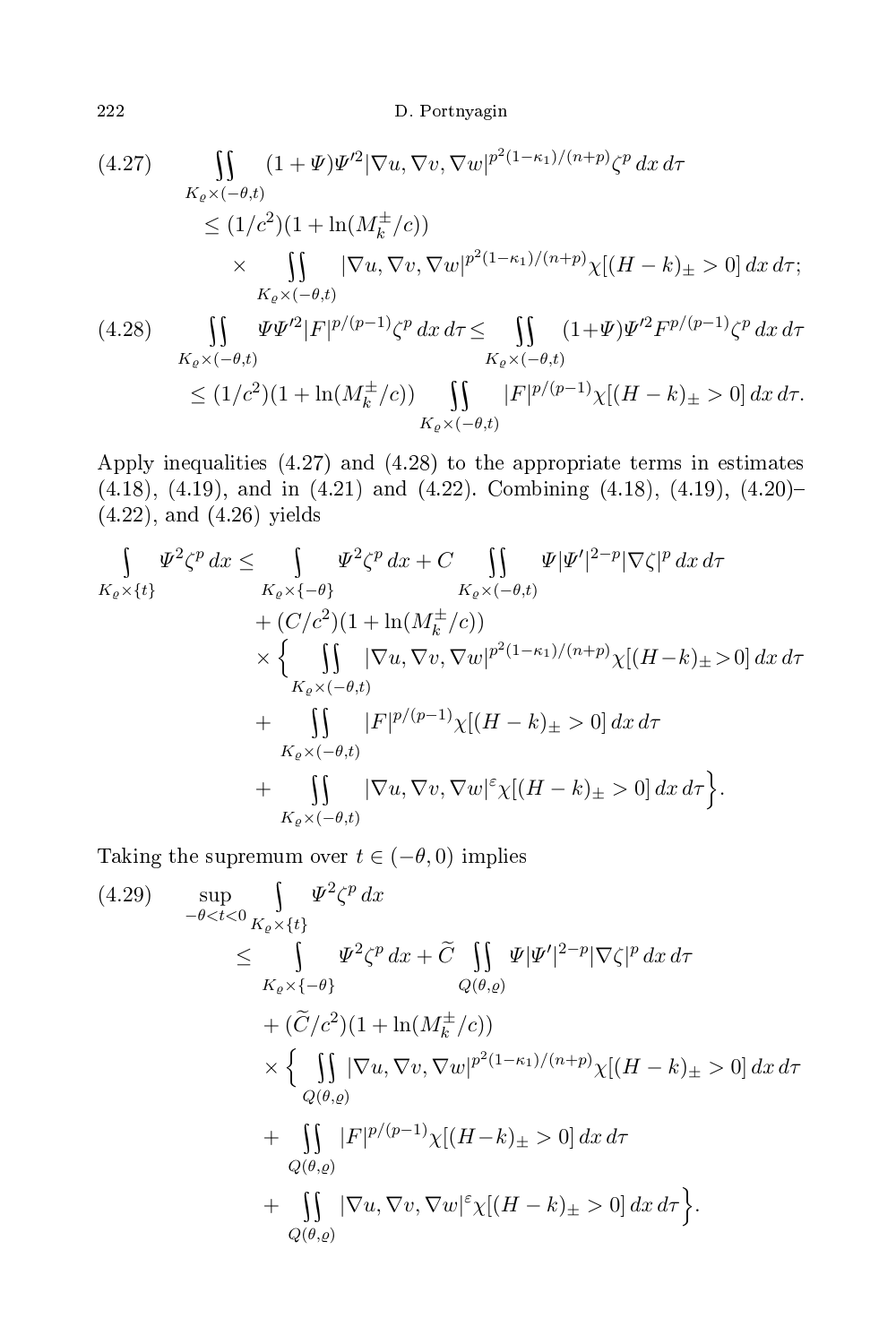Estimating the last four terms on the right of (4.29) by Hölder's inequality, as in (4.13), we arrive at (4.14).  $\blacksquare$ 

From Theorems 4.1 and 4.2, with the help of Lemma 2.2, Proposition 2.1, Lemma 4.1, and Lemma 4.2 of Chapter I of  $[5]$ , it follows that a weak solution to system  $(2.1)$  is Hölder continuous in the interior of the domain  $Q$ :

THEOREM 4.3 (Interior Hölder continuity). If  $H \in C(0,T; L^2(\Omega))$  $L^p(0,T;W^{1,p}(\varOmega))$  is bounded and satisfies inequalities (4.4) of Theorem 4.1 and (4.14) of Theorem 4.2 then there exist constants C and  $\alpha \in (0,1)$  depending only upon the data, such that for all subdomains  $Q' \subset Q$ , for every pair of points  $(x_1, t_1), (x_2, t_2) \in Q'$ ,

$$
|H(x_1, t_1) - H(x_2, t_2)| \le C \left( \frac{|x_1 - x_2| + |t_1 - t_2|^{1/p}}{\text{dist}(Q', \partial Q, p)} \right)^{\alpha}
$$

 $with$ 

$$
dist(Q', \partial Q, p) \equiv \inf_{\substack{(x,t) \in Q'\\(y,s) \in \partial Q}} (|x - y| + |t - s|^{1/p}).
$$

For the proof of this theorem see  $[5, p. 77,$  Theorem 1.1.

Regularity up to the boundary. Let us introdu
e some additional nota-

(4.30a) 
$$
D_k^{\pm} \equiv \underset{[(x_0, t_0) + Q(\theta, \varrho)] \cap Q}{\text{ess sup}} |(H - k)_{\pm}| \le \delta \le \delta_0,
$$

and introdu
e the following restri
tions on the set of levels:

(4.30b)  

$$
\begin{cases}\nk \geq \sup_{[(x_0, t_0) + Q(\theta, \varrho)] \cap S} [\alpha g_1 + \beta g_2 + g_3] \\
\text{for the test function } (H - k)_+ \zeta^p, \\
k \leq \sup_{[(x_0, t_0) + Q(\theta, \varrho)] \cap S} [\alpha g_1 + \beta g_2 + g_3] \\
\text{for the test function } -(H - k)_- \zeta^p.\n\end{cases}
$$

Here  $\delta_0$  is the positive parameter from (4.2). Define

(4.31) 
$$
\Psi(D_k^{\pm}, (H-k)_{\pm}, c) \equiv \ln^+ \left\{ \frac{D_k^{\pm}}{D_k^{\pm} - (H-k)_{\pm} + c} \right\}, \quad c < D_k^{\pm},
$$

and

$$
B_{k,\varrho}^{\pm}(\tau) \equiv \{ x \in [x_0 + K_{\varrho}] \cap \Omega \mid (H(x,\tau) - k)_{\pm} > 0 \}.
$$

THEOREM 4.4. There are constants C and  $\delta_0$  determined only by the data such that for fixed  $(x_0, t_0) \in S$  for every cylinder  $[(x_0, t_0) + Q(\theta, \varrho)]$  with  $\theta$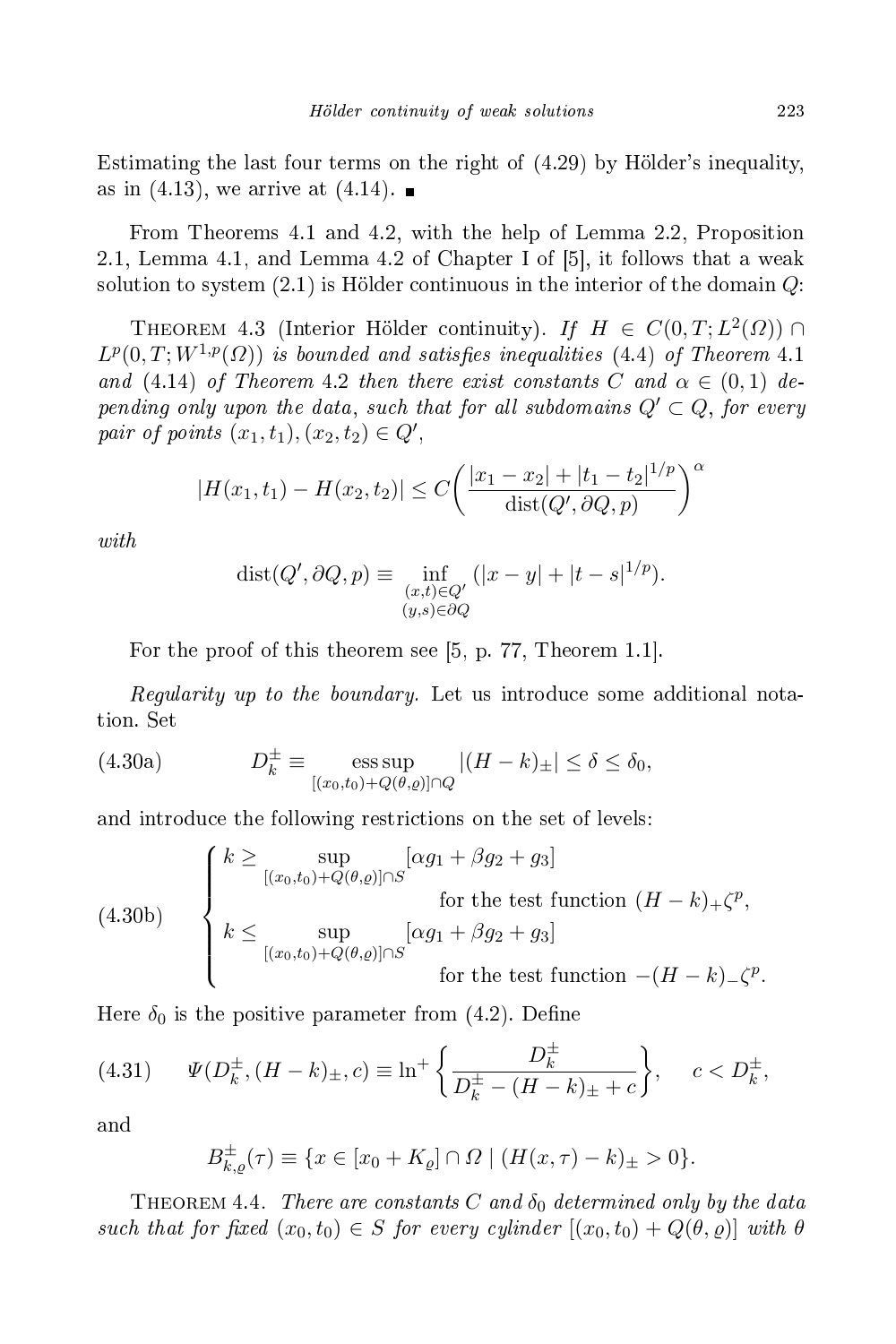so small that  $t_0 - \theta > 0$ , and for every level k satisfying  $(4.30a)-(4.30b)$ ,

(4.32) 
$$
\sup_{t_0 - \theta < t < t_0} \int_{[x_0 + K_\varrho] \cap \Omega} (H - k)_\pm^2 \zeta^p(x, t) \, dx + C^{-1} \int_{[(x_0, t_0) + Q(\theta, \varrho)] \cap Q} |\nabla (H - k)_\pm \zeta|^p \, dx \, d\tau
$$

$$
\leq \int_{[x_0+K_{\varrho}]\cap\Omega} (H-k)_{\pm}^2 \zeta^p(x,t_0-\theta) dx
$$

$$
+ C \iiint\limits_{[(x_0,t_0)+Q(\theta,\varrho)]\cap Q} (H-k)_\pm^p |\nabla \zeta|^p \, dx \, d\tau
$$

$$
+ C \iint\limits_{[(x_0,t_0)+Q(\theta,\varrho)]\cap Q} (H-k)_{\pm}^2 \zeta^{p-1} \zeta_t \, dx \, d\tau + C \Big\{ \int\limits_{t_0-\theta}^{t_0} |B_{k,\varrho}^{\pm}(\tau)|^{r/q} \, d\tau \Big\}^{p(1+\kappa)/r},
$$

and, provided that the cut-off function is independent of t for  $t \in (t_0 - \theta, t_0)$ ,

(4.33) 
$$
\sup_{t_0 - \theta < t < t_0} \int_{[x_0 + K_\varrho] \cap \Omega} \Psi^2(D_k^{\pm}, (H - k)_{\pm}, c)(x, t) \zeta^p(x) dx
$$
  
\n
$$
\leq \int_{[x_0 + K_\varrho] \cap \Omega} \Psi^2(D_k^{\pm}, (H - k)_{\pm}, c)(x, t_0 - \theta) \zeta^p(x) dx
$$
  
\n
$$
+ C \int_{[(x_0, t_0) + Q(\theta, \varrho)] \cap Q} \Psi|\Psi_H(D_k^{\pm}, (H - k)_{\pm}, c)|^{2-p} |\nabla \zeta|^p dx d\tau
$$
  
\n
$$
+ (C/c^2) \left(1 + \ln \frac{D_k^{\pm}}{c}\right) \left\{\int_{t_0 - \theta}^{t_0} |B_{k, \varrho}^{\pm}(\tau)| d\tau\right\}^{p(1 + \kappa)/q}.
$$

The proof is a literal repetition of that of Theorems 4.1 and 4.2 with the only difference that we have to consider  $D_k^\pm$  $\frac{1}{k}$  instead of  $M_k^{\pm}$ , and  $B_{k,\varrho}^{\pm}(\tau)$ instead of  $A_{k,\varrho}^{\pm}(\tau)$ .

### Initial regularity

THEOREM 4.5. There are constants C and  $\delta_0$  determined only by the data such that for every  $(x_0, t_0) \in Q$  and for every cylinder  $[(x_0, t_0)+Q(\theta, \varrho)]$  with  $t_0 - \theta \equiv 0$ , if the cut-off function  $\zeta$  is independent of t for  $t \in (0, t_0)$ , then

$$
(4.34) \quad \sup_{0 < t < t_0} \int_{[x_0 + K_{\varrho}]} (H - k)_{\pm}^2 \zeta^p(x, t) \, dx + \iint_{[(x_0, t_0) + Q(\theta, \varrho)] \cap Q} |\nabla (H - k)_{\pm} \zeta|^p \, dx \, d\tau
$$
  

$$
\leq C \iint_{[(x_0, t_0) + Q(\theta, \varrho)] \cap Q} (H - k)_{\pm}^p |\nabla \zeta|^p \, dx \, d\tau + C \left\{ \int_0^{t_0} |B_{k, \varrho}^{\pm}(\tau)|^{r/q} \, d\tau \right\}^{p(1 + \kappa)/r},
$$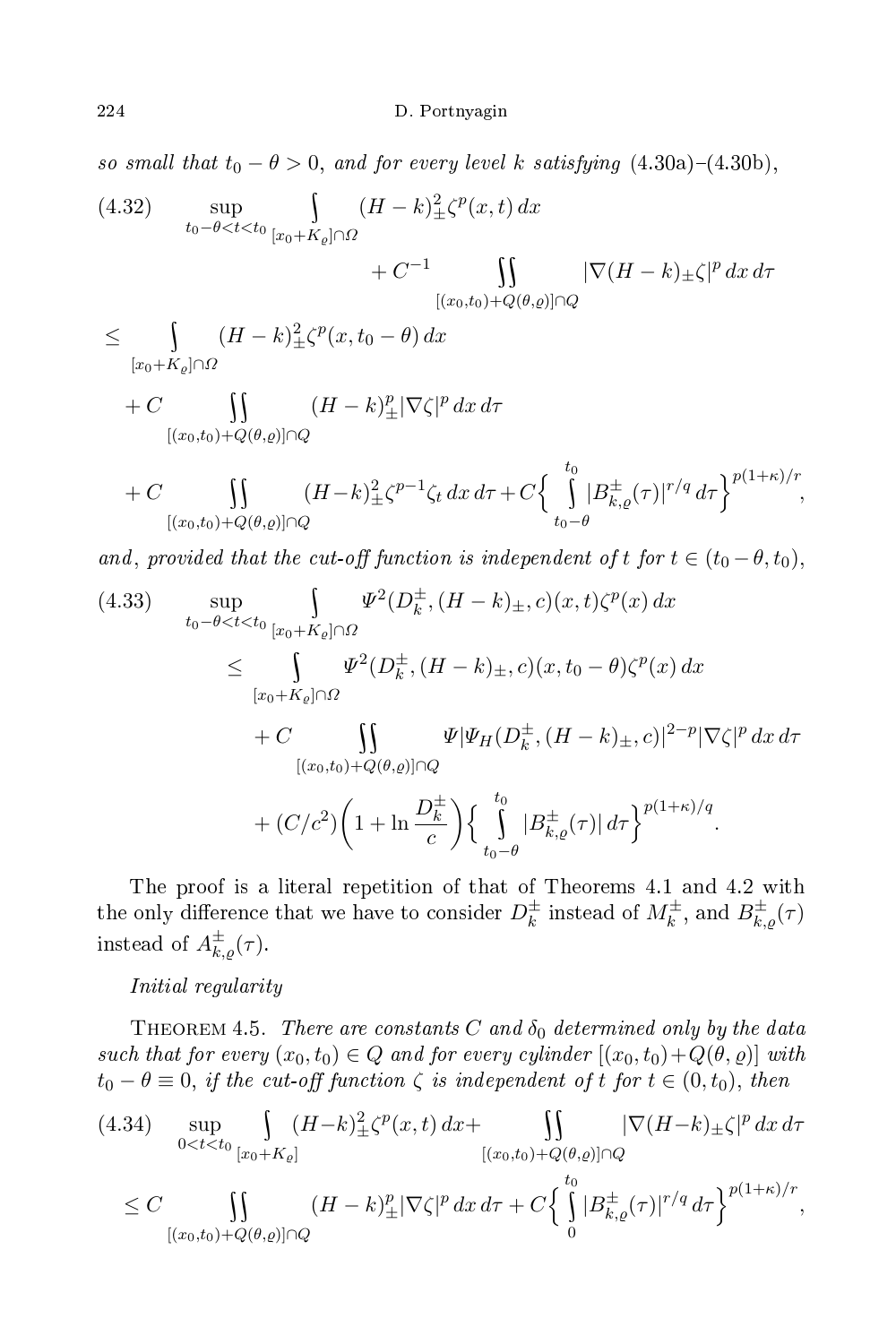(4.35) 
$$
\sup_{0 < t < t_0} \int_{[x_0 + K_{\varrho}] \cap \Omega} \Psi^2(D_k^{\pm}, (H - k)_{\pm}, c)(x, t) \zeta^p(x) dx
$$
  
\n
$$
\leq C \int_{[(x_0, t_0) + Q(\theta, \varrho)] \cap Q} \Psi|\Psi_H(D_k^{\pm}, (H - k)_{\pm}, c)|^{2-p} |\nabla \zeta|^p dx d\tau
$$
  
\n
$$
+ (C/c^2) \left(1 + \ln \frac{D_k^{\pm}}{c}\right) \left\{\int_{0}^{t_0} |B_{k, \varrho}^{\pm}(\tau)| d\tau\right\}^{p(1 + \kappa)/q},
$$

where  $q, \kappa$  satisfy  $(4.1), k$  fulfills  $(4.30a)$  and in addition the following restrictions are assumed:

$$
k \ge \sup_{[x_0 + K_{\varrho}] \cap \varOmega} H_0 \quad \text{for } (H - k)_+,
$$
  

$$
k \le \sup_{[x_0 + K_{\varrho}] \cap \varOmega} H_0 \quad \text{for } (H - k)_-.
$$

The proof is analogous to that of Theorems 4.1 and 4.2.

Thus, summing up, from Theorems 4.4 and 4.5 we come to the statement:

THEOREM 4.6 (Hölder continuity up to the boundary). If  $H(x,t)$  from Theorem 4.3 satises inequalities (4.32), (4.33) from Theorem 4.4, and  $(4.34)$ ,  $(4.35)$  from Theorem 4.5, the boundary data are Hölder continuous on S with exponent  $\tilde{\alpha}_g^j$ , and the initial data are Hölder continuous in  $\overline{\Omega}$  with  $exponent \ \widetilde{\alpha}_0^j$  $\stackrel{\jmath_0}{\scriptstyle\rm 0},$  then there exist constants  $c>0$  and  $\alpha\in(0,1)$  depending only upon the data of the problem such that for any  $(x_1, t_1), (x_2, t_2) \in Q$ ,

$$
|H(x_1,t_1)-H(x_2,t_2)|\leq c(|x_1-x_2|+|t_1-t_2|^{1/p})^{\alpha}.
$$

For the proof of this theorem see  $[5, p. 78,$  Theorem 1.2. Hence the Hölder ontinuity of the omponents of the solution themselves immediately follows:

$$
||u||_{H^{\alpha,\alpha/p}} = ||u\Delta||_{H^{\alpha,\alpha/p}}/|\Delta|
$$
  
\n
$$
= ||(\alpha_1 u + \beta_1 v + w)(\beta_2 - \beta_3) - (\alpha_2 u + \beta_2 v + w)(\beta_1 - \beta_3)
$$
  
\n
$$
+ (\alpha_3 u + \beta_3 v + w)(\beta_1 - \beta_2)||_{H^{\alpha,\alpha/p}}/|\Delta|
$$
  
\n
$$
= ||(\beta_2 - \beta_3)H_1 - (\beta_1 - \beta_3)H_2 + (\beta_1 - \beta_2)H_3||_{H^{\alpha,\alpha/p}}/|\Delta|
$$
  
\n
$$
\leq (|\beta_2 - \beta_3|C_1 + |\beta_1 - \beta_3|C_2 + |\beta_1 - \beta_2|C_3)/|\Delta|;
$$
  
\n
$$
||v||_{H^{\alpha,\alpha/p}} = ||v\Delta||_{H^{\alpha,\alpha/p}}/|\Delta|
$$
  
\n
$$
= ||(\alpha_1 u + \beta_1 v + w)(\alpha_2 - \alpha_3) - (\alpha_2 u + \beta_2 v + w)(\alpha_1 - \alpha_3)
$$
  
\n
$$
+ (\alpha_3 u + \beta_3 v + w)(\alpha_1 - \alpha_2)||_{H^{\alpha,\alpha/p}}/|\Delta|
$$
  
\n
$$
= ||(\alpha_2 - \alpha_3)H_1 - (\alpha_1 - \alpha_3)H_2 + (\alpha_1 - \alpha_2)H_3||_{H^{\alpha,\alpha/p}}/|\Delta|
$$
  
\n
$$
\leq (|\alpha_2 - \alpha_3|C_1 + |\alpha_1 - \alpha_3|C_2 + |\alpha_1 - \alpha_2|C_3)/|\Delta|;
$$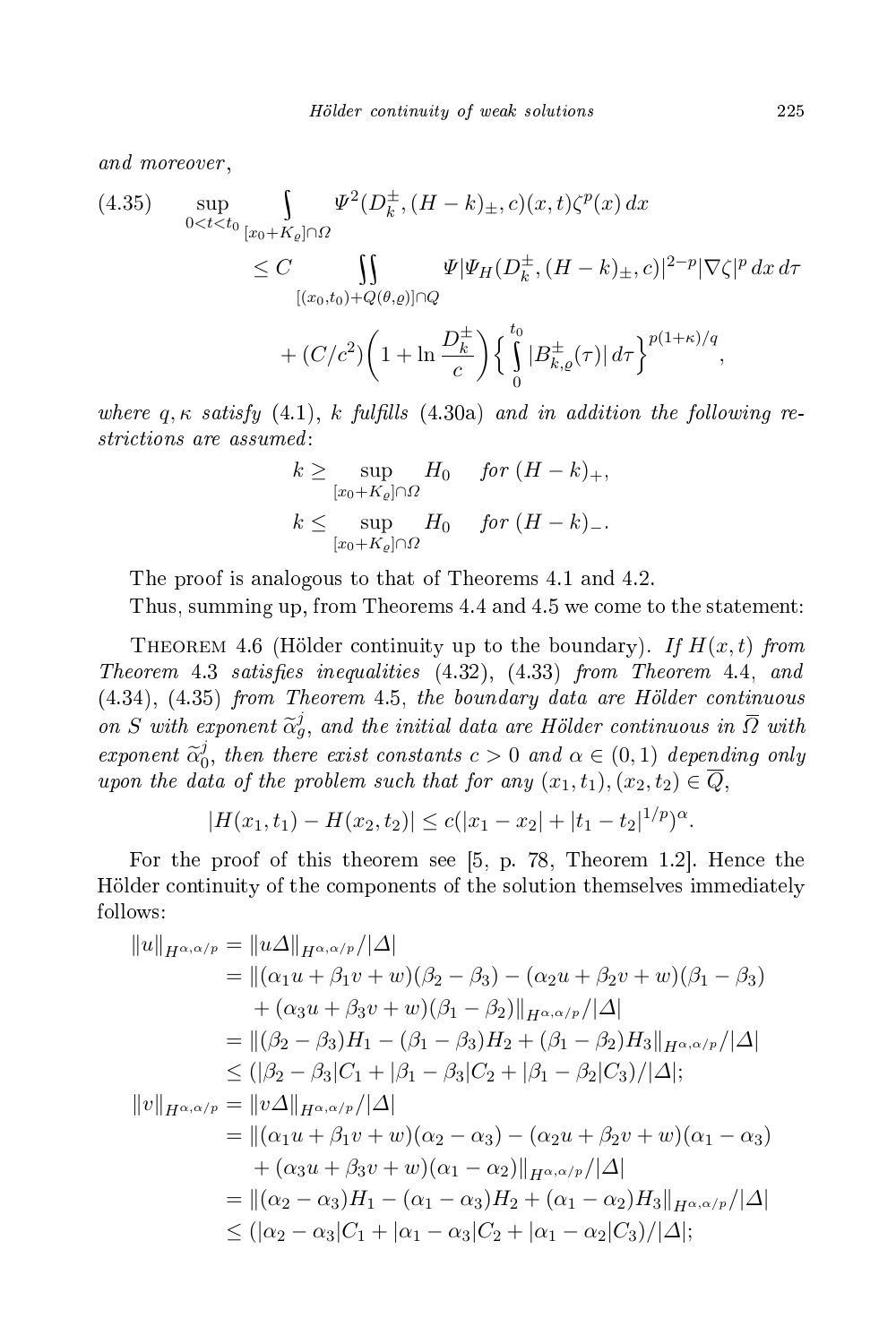$$
||w||_{H^{\alpha,\alpha/p}} = ||(\alpha_1 u + \beta_1 v + w) - \alpha_1 u - \beta_1 v||_{H^{\alpha,\alpha/p}}
$$
  
\n
$$
\leq ||H_1 - \alpha_1 u - \beta_1 v||_{H^{\alpha,\alpha/p}}
$$
  
\n
$$
\leq ||H_1||_{H^{\alpha,\alpha/p}} + |\alpha_1| ||u||_{H^{\alpha,\alpha/p}} + |\beta_1| ||v||_{H^{\alpha,\alpha/p}},
$$

where  $\|\cdot\|_{H^{\alpha,\alpha/p}}$  denotes the Hölder norm:

$$
||u||_{H^{\alpha,\alpha/p}} = \sup_{(x_1,t_1),(x_2,t_2)\in Q} \frac{|u(x_1,t_1) - u(x_2,t_2)|}{(|x_1 - x_2| + |t_1 - t_2|^{1/p})^{\alpha}}.
$$

#### **References**

- [1] A. V. Bitsadze, On elliptic systems of differential equations with partial derivatives of second order, Dokl. Akad. Nauk SSSR 112 (1957), 983–986 (in Russian).
- [2]  $-$ , Boundary Value Problems for Second Order Elliptic Equations, Nauka, Moscow, 1966 (in Russian).
- $[3] \quad$ —, Some Classes of Partial Differential Equations, Nauka, Moscow, 1981.
- $[4]$  Y. Z. Chen and L. C. Wu, *Second Order Elliptic Equations and Elliptic Systems*, Amer. Math. So
. Providen
e, RI, 1998.
- [5] E. DiBenedetto, *Degenerate Parabolic Equations*, Springer, New York, 1993.
- [6] E. DiBenedetto and Y. Z. Chen, Boundary estimates for solutions of nonlinear degenerate parabolic systems, J. Reine Angew. Math. 395 (1989), 102-131.
- [7] L. Dung, *Hölder regularity for certain strongly coupled parabolic systems*, J. Differential Equations 151 (1999), 313-344.
- [8] A. Friedman and E. DiBenedetto, Regularity of solutions of nonlinear degenerate parabolic systems, J. Reine Angew. Math. 349 (1984), 83-128.
- $[9] \quad -,-$ , Addendum to: "Hölder estimates for nonlinear degenerate parabolic systems", ibid.  $363$   $(1985)$ ,  $217-220$ .
- $[10 \quad -,-$ , Hölder estimates for nonlinear degenerate parabolic systems, J. Reine Angew. Math. 357 (1985),  $1-22$ .
- [11] E. De Giorgi, Un esempio di estremali discontinue per un problema variazionale di  $*ellittico*, Boll. Un. Mat. Ital. 1 (1968), 135–137.$
- [12] K. H. W. Küfner, *Global existence for a certain strongly coupled quasilinear parabolic* system in population dynamics, Analysis  $15$  (1995), 343-357.
- [13] O. A. Ladyzhenskaya, N. A. Solonnikov, and N. N. Ural'tseva, Linear and Quasilinear Equations of Parabolic Type, Amer. Math. Soc., Providence, RI, 1968.
- [14] M. A. Pozio and A. Tesei, *Global existence of solutions for a strongly coupled quasi*linear parabolic system, Nonlinear Anal. 12 (1990), 657–689.
- [15] M. Wiegner, Global solutions to a class of strongly coupled parabolic systems, Math. Ann. 292 (1992), 711-727.
- [16] W. Zajaczkowski, Global existence of solutions for Dirichlet problem to nonlinear diagonal parabolic system with maximal growth conditions, J. Appl. Anal. 1 (1995), 159-172.
- $[17 \quad , L_{\infty}$  estimates for solutions of nonlinear parabolic systems with gradient linear growth, in: Banach Center Publ. 33, Inst. Math., Polish Acad. Sci., 1996, 491–501.
- $[18] \quad -$ ,  $L_{\infty}$ -estimate for qualitatively bounded weak solutions of nonlinear degenerate  $diagonal\ parabolic\ systems, J. Appl. Anal. 2 (1996), 1–12.$
- [19]  $\ldots$ ,  $L_{\infty}$ -estimate for solutions of nonlinear parabolic systems, in: Banach Center Publ. 33, Inst. Math., Polish Acad. Sci., 1996, 465-490.